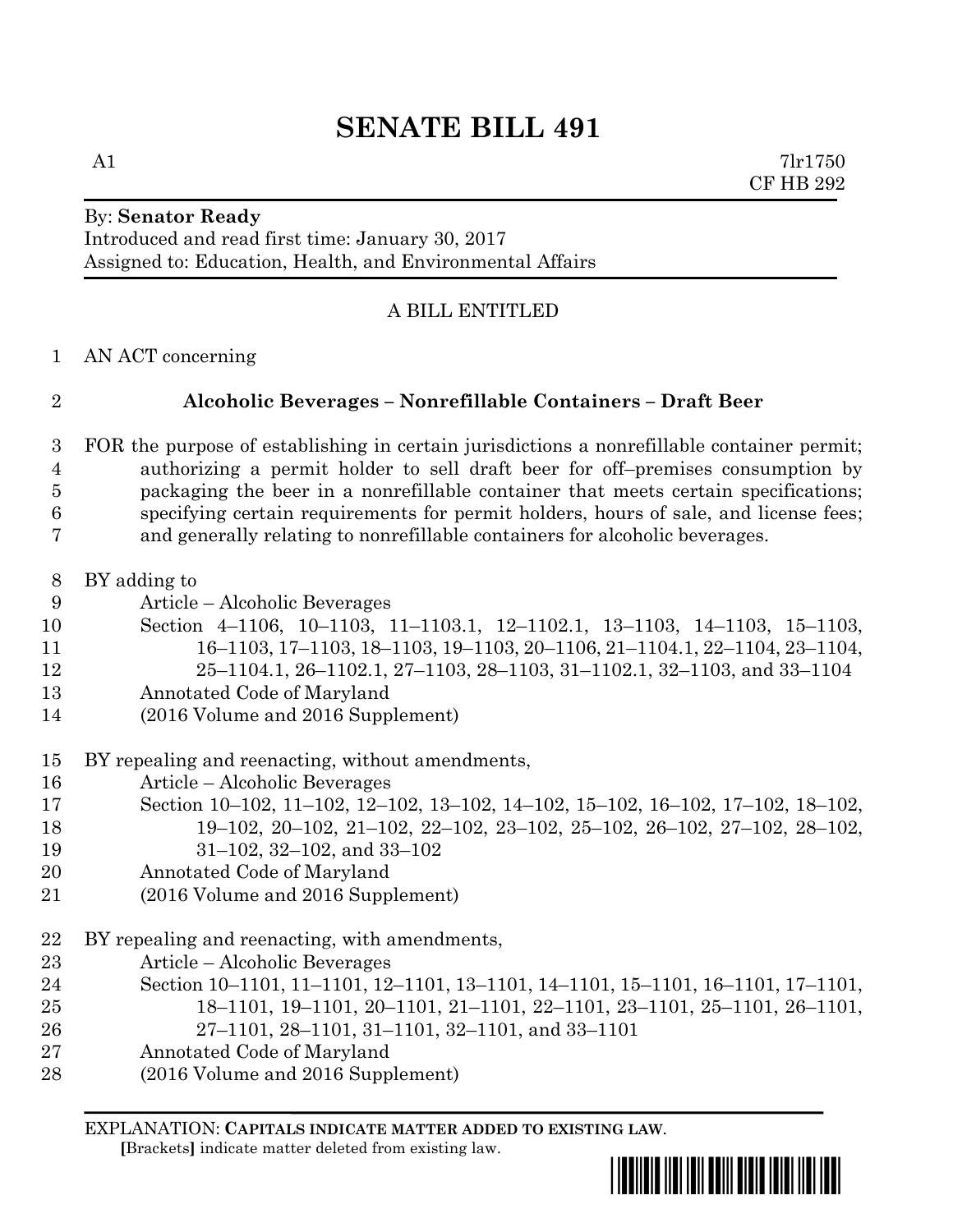SECTION 1. BE IT ENACTED BY THE GENERAL ASSEMBLY OF MARYLAND, That the Laws of Maryland read as follows:

**Article – Alcoholic Beverages**

**4–1106.**

**(A) THERE IS A NONREFILLABLE CONTAINER PERMIT.**

 **(B) A NONREFILLABLE CONTAINER PERMIT AUTHORIZES THE PERMIT HOLDER TO SELL DRAFT BEER FOR OFF–PREMISES CONSUMPTION BY PACKAGING THE BEER IN A NONREFILLABLE CONTAINER THAT MEETS THE STANDARDS SET OUT IN SUBSECTION (D) OF THIS SECTION.**

 **(C) (1) THE TERM OF A NONREFILLABLE CONTAINER PERMIT IS THE SAME AS THAT OF THE UNDERLYING LICENSE.**

 **(2) THE HOURS OF SALE FOR A NONREFILLABLE CONTAINER PERMIT ARE THE SAME AS THOSE FOR THE UNDERLYING LICENSE.**

 **(3) AN APPLICANT WHO HOLDS AN UNDERLYING LICENSE WITHOUT AN OFF–SALE PRIVILEGE SHALL MEET THE SAME ADVERTISING, POSTING OF NOTICE, AND PUBLIC HEARING REQUIREMENTS AS THOSE FOR THE UNDERLYING LICENSE.**

 **(D) (1) TO BE USED AS A NONREFILLABLE CONTAINER FOR DRAFT BEER UNDER THE AUTHORITY OF A NONREFILLABLE CONTAINER PERMIT, A CONTAINER SHALL:**

**(I) BE CONSTRUCTED OUT OF ALUMINUM;**

**(II) BE SEALABLE;**

**(III) HAVE A CAPACITY OF 32 OUNCES;**

 **(IV) BE BRANDED WITH THE IDENTIFYING MARKS OF THE SELLER OF THE CONTAINER; AND**

 **(V) BEAR THE FEDERAL HEALTH WARNING STATEMENT REQUIRED FOR CONTAINERS OF ALCOHOLIC BEVERAGES UNDER 27 C.F.R. 16.21.**

10–102.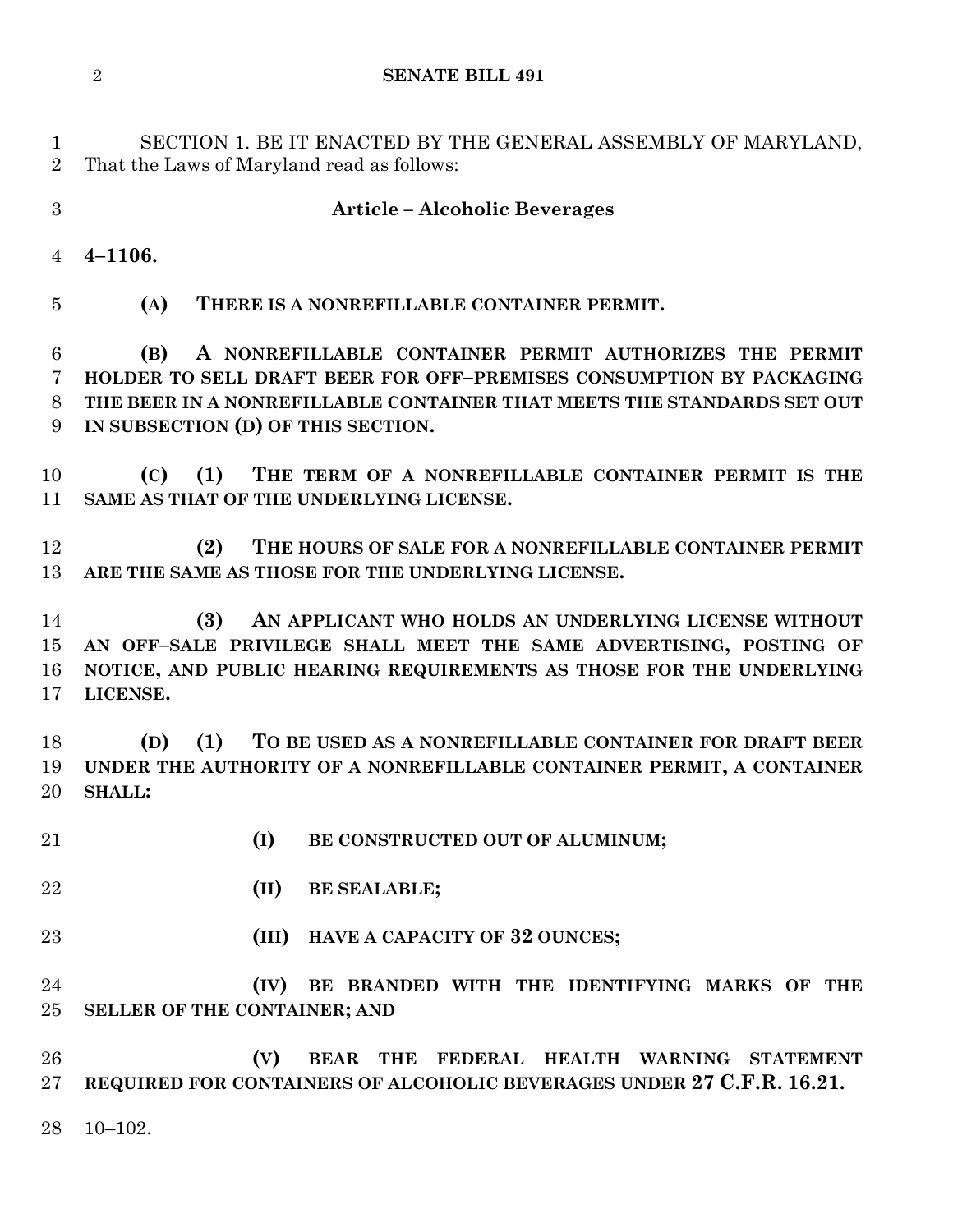| $\mathbf{1}$                      | This title applies only in the City of Annapolis.                                                                                                                               |
|-----------------------------------|---------------------------------------------------------------------------------------------------------------------------------------------------------------------------------|
| $\overline{2}$                    | $10 - 1101.$                                                                                                                                                                    |
| $\boldsymbol{3}$<br>4             | The following sections of Title 4, Subtitle 11 ("Additional License Privileges")<br>(a)<br>of Division I of this article apply in the City without exception or variation:      |
| $\overline{5}$<br>$6\phantom{.}6$ | $\S$ 4–1102 ("Corkage — Consuming wine not purchased from license<br>(1)<br>holder on licensed premises"); and                                                                  |
| $\overline{7}$<br>$8\,$           | § 4-1103 ("Removal of partially consumed bottle of wine from licensed<br>(2)<br>premises").                                                                                     |
| 9<br>10                           | Section 4–1105 ("Refillable container permit — Wine") of Division I of this<br>(b)<br>article does not apply in the City.                                                       |
| 11<br>12                          | THE FOLLOWING SECTIONS OF TITLE 4, SUBTITLE 11 ("ADDITIONAL<br>$\left( \mathrm{c}\right)$<br>LICENSE PRIVILEGES") OF DIVISION I OF THIS ARTICLE APPLY IN THE CITY:              |
| 13<br>14                          | [Section] $\S$ 4-1104 ("Refillable container permit — Draft beer") [of<br>(1)<br>Division I of this article applies in the City], subject to $\S 10-1102$ of this subtitle; AND |
| 15<br>16                          | (2) § 4-1106 ("NONREFILLABLE CONTAINER PERMIT - DRAFT<br>BEER"), SUBJECT TO § 10-1103 OF THIS SUBTITLE.                                                                         |
| 17                                | $10 - 1103.$                                                                                                                                                                    |
| 18<br>19                          | THE BOARD MAY ISSUE A NONREFILLABLE CONTAINER PERMIT FOR<br>(A)<br>DRAFT BEER TO A HOLDER OF A CLASS A LICENSE, CLASS B LICENSE, CLASS D<br>20 LICENSE, OR CLASS E LICENSE.     |
| 21<br>$22\,$                      | (B)<br>AN APPLICANT FOR THE PERMIT SHALL COMPLETE THE FORM THAT<br>THE BOARD PROVIDES.                                                                                          |
| $23\,$                            | (C)<br>THE HOURS OF SALE FOR A NONREFILLABLE CONTAINER PERMIT:                                                                                                                  |
| 24<br>25                          | (1)<br>BEGIN AT THE SAME TIME AS THOSE FOR THE UNDERLYING<br>LICENSE; AND                                                                                                       |
| 26                                | (2)<br>END AT MIDNIGHT.                                                                                                                                                         |
| $27\,$                            | THE BOARD SHALL ADOPT REGULATIONS TO CARRY OUT THIS SECTION.<br>(D)                                                                                                             |
| 28                                | (E)<br>THE ANNUAL PERMIT FEES ARE:                                                                                                                                              |
|                                   |                                                                                                                                                                                 |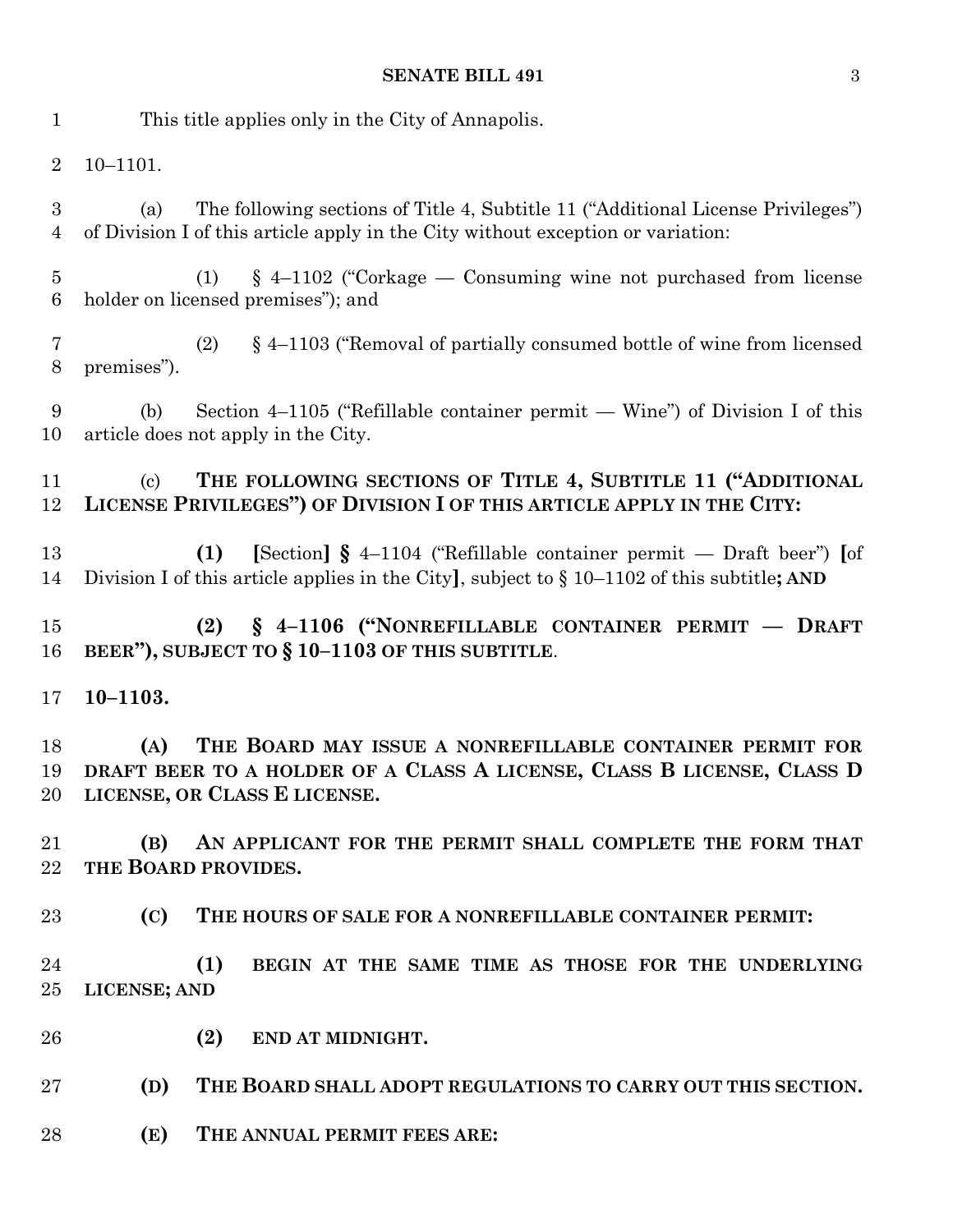```
4 SENATE BILL 491
```
 **(1) \$50 FOR AN APPLICANT WHOSE LICENSE HAS AN OFF–SALE PRIVILEGE; AND (2) \$500 FOR AN APPLICANT WHOSE LICENSE DOES NOT HAVE AN OFF–SALE PRIVILEGE.** 11–102. This title applies only in Anne Arundel County. 11–1101. (a) The following sections of Title 4, Subtitle 11 ("Additional License Privileges") of Division I of this article apply in the county without exception or variation: (1) § 4–1102 ("Corkage — Consuming wine not purchased from license holder on licensed premises"); and (2) § 4–1103 ("Removal of partially consumed bottle of wine from licensed premises"). (b) Section 4–1105 ("Refillable container permit — Wine") of Division I of this article does not apply in the county. (c) **THE FOLLOWING SECTIONS OF TITLE 4, SUBTITLE 11 ("ADDITIONAL LICENSE PRIVILEGES") OF DIVISION I OF THIS ARTICLE APPLY IN THE COUNTY: (1) [**Section**] §** 4–1104 ("Refillable container permit — Draft beer") **[**of Division I of this article applies in the county**]**, subject to § 11–1103 of this subtitle**; AND (2) § 4–1106 ("NONREFILLABLE CONTAINER PERMIT –– DRAFT BEER"), SUBJECT TO § 11–1103.1 OF THIS SUBTITLE**. **11–1103.1. (A) THE BOARD MAY ISSUE A NONREFILLABLE CONTAINER PERMIT FOR DRAFT BEER TO A HOLDER OF A CLASS A LICENSE, A CLASS B LICENSE, OR A CLASS D LICENSE. (B) AN APPLICANT FOR THE PERMIT SHALL COMPLETE THE FORM THAT THE BOARD PROVIDES. (C) THE HOURS OF SALE FOR THE PERMIT:**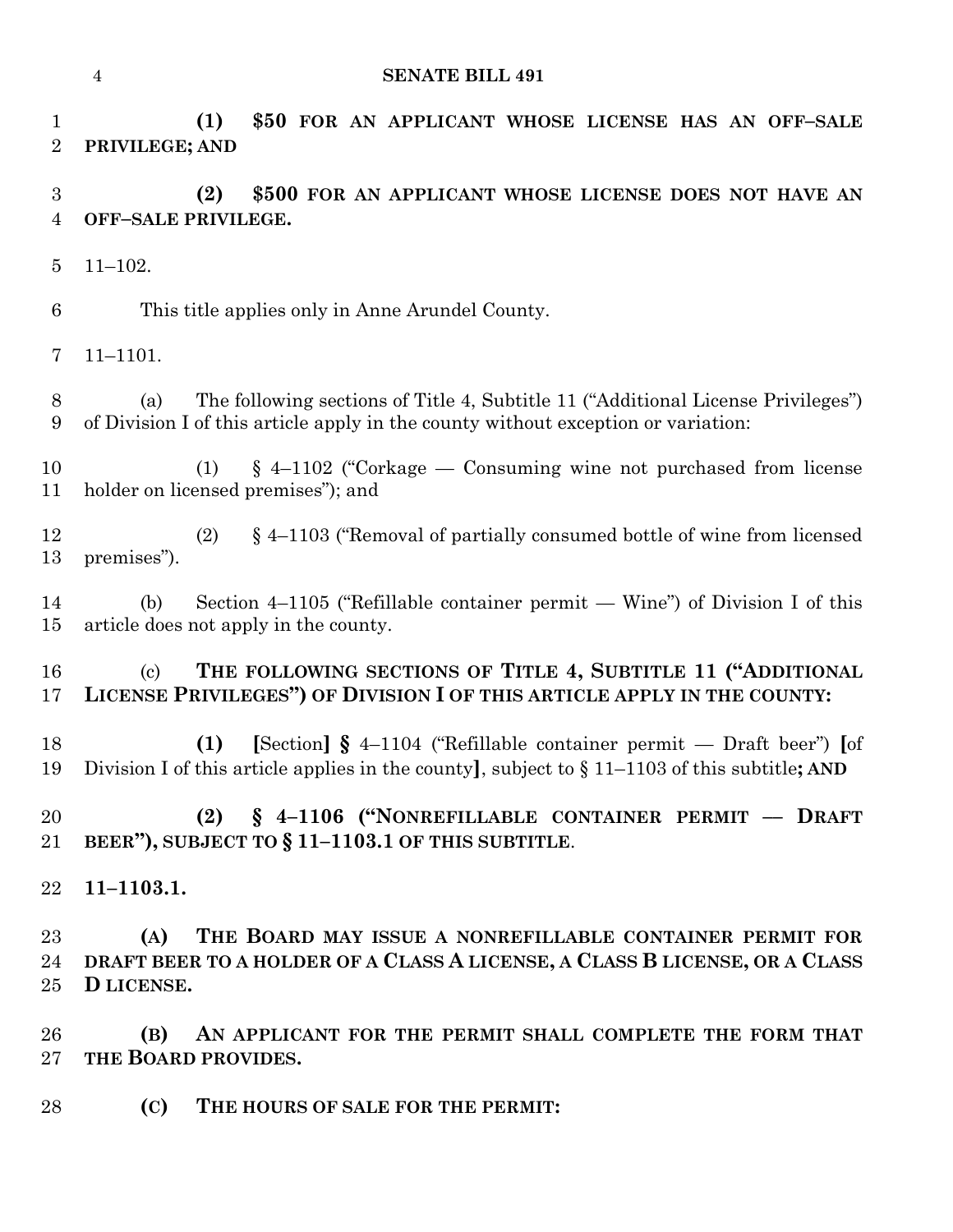**(1) BEGIN AT THE SAME TIME AS THOSE FOR THE UNDERLYING LICENSE; AND**

**(2) END AT MIDNIGHT.**

**(D) THE BOARD SHALL ADOPT REGULATIONS TO CARRY OUT THIS SECTION.**

**(E) THE ANNUAL PERMIT FEES ARE:**

 **(1) \$50 FOR AN APPLICANT WHOSE LICENSE HAS AN OFF–SALE PRIVILEGE; AND**

 **(2) \$500 FOR AN APPLICANT WHOSE LICENSE DOES NOT HAVE AN OFF–SALE PRIVILEGE.**

12–102.

This title applies only in Baltimore City.

12–1101.

 (a) The following sections of Title 4, Subtitle 11 ("Additional License Privileges") of Division I of this article apply in the City without exception or variation:

 (1) § 4–1102 ("Corkage — Consuming wine not purchased from license holder on licensed premises"); and

 (2) § 4–1103 ("Removal of partially consumed bottle of wine from licensed premises").

 (b) Section 4–1105 ("Refillable container permit — Wine") of Division I of this article does not apply in the City.

# (c) **THE FOLLOWING SECTIONS OF TITLE 4, SUBTITLE 11 ("ADDITIONAL LICENSE PRIVILEGES") OF DIVISION I OF THIS ARTICLE APPLY IN THE CITY:**

 **(1) [**Section**] §** 4–1104 ("Refillable container permit — Draft beer") **[**of Division I of this article applies in the City**]**, subject to § 12–1102 of this subtitle**; AND**

 **(2) § 4–1106 ("NONREFILLABLE CONTAINER PERMIT — DRAFT BEER"), SUBJECT TO § 12–1102.1 OF THIS SUBTITLE**.

**12–1102.1.**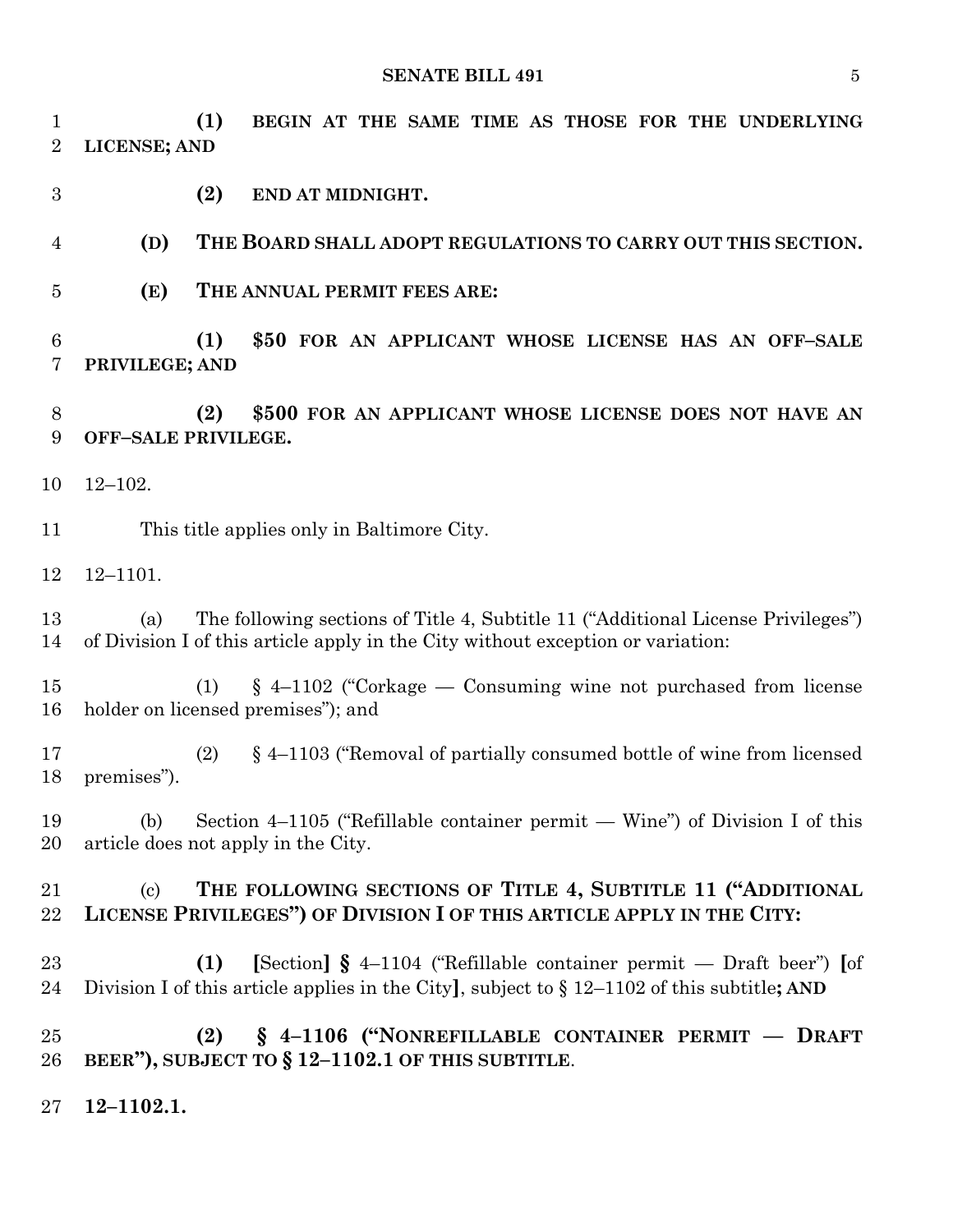**(A) THE BOARD MAY ISSUE A NONREFILLABLE CONTAINER PERMIT FOR DRAFT BEER TO A HOLDER OF ANY CLASS OF LICENSE EXCEPT A CLASS C LICENSE OR A CLASS M–G LICENSE.**

 **(B) AN APPLICANT FOR THE PERMIT SHALL COMPLETE THE FORM THAT THE BOARD PROVIDES.**

**(C) THE HOURS OF SALE FOR THE PERMIT:**

 **(1) BEGIN AT THE SAME TIME AS THOSE FOR THE UNDERLYING LICENSE; AND**

**(2) END AT MIDNIGHT.**

 **(D) RECEIPTS COLLECTED UNDER THE PERMIT ARE TO BE INCLUDED IN THE CALCULATION OF AVERAGE DAILY RECEIPTS FROM THE SALE OF ALCOHOLIC BEVERAGES UNDER § 12–104 OF THIS TITLE.**

**(E) THE BOARD SHALL ADOPT REGULATIONS TO CARRY OUT THIS SECTION.**

**(F) THE ANNUAL PERMIT FEES ARE:**

 **(1) \$50 FOR AN APPLICANT WHOSE LICENSE HAS AN OFF–SALE PRIVILEGE; AND**

 **(2) \$500 FOR AN APPLICANT WHOSE LICENSE DOES NOT HAVE AN OFF–SALE PRIVILEGE.**

13–102.

This title applies only in Baltimore County.

13–1101.

 (a) The following provisions of Title 4, Subtitle 11 ("Additional License Privileges") of Division I of this article apply in the county without exception or variation:

 (1) § 4–1102 ("Corkage — Consuming wine not purchased from license holder on licensed premises"); and

 (2) § 4–1103 ("Removal of partially consumed bottle of wine from licensed premises").

 (b) Section 4–1105 ("Refillable container permit — Wine") of Division I of this article does not apply in the county.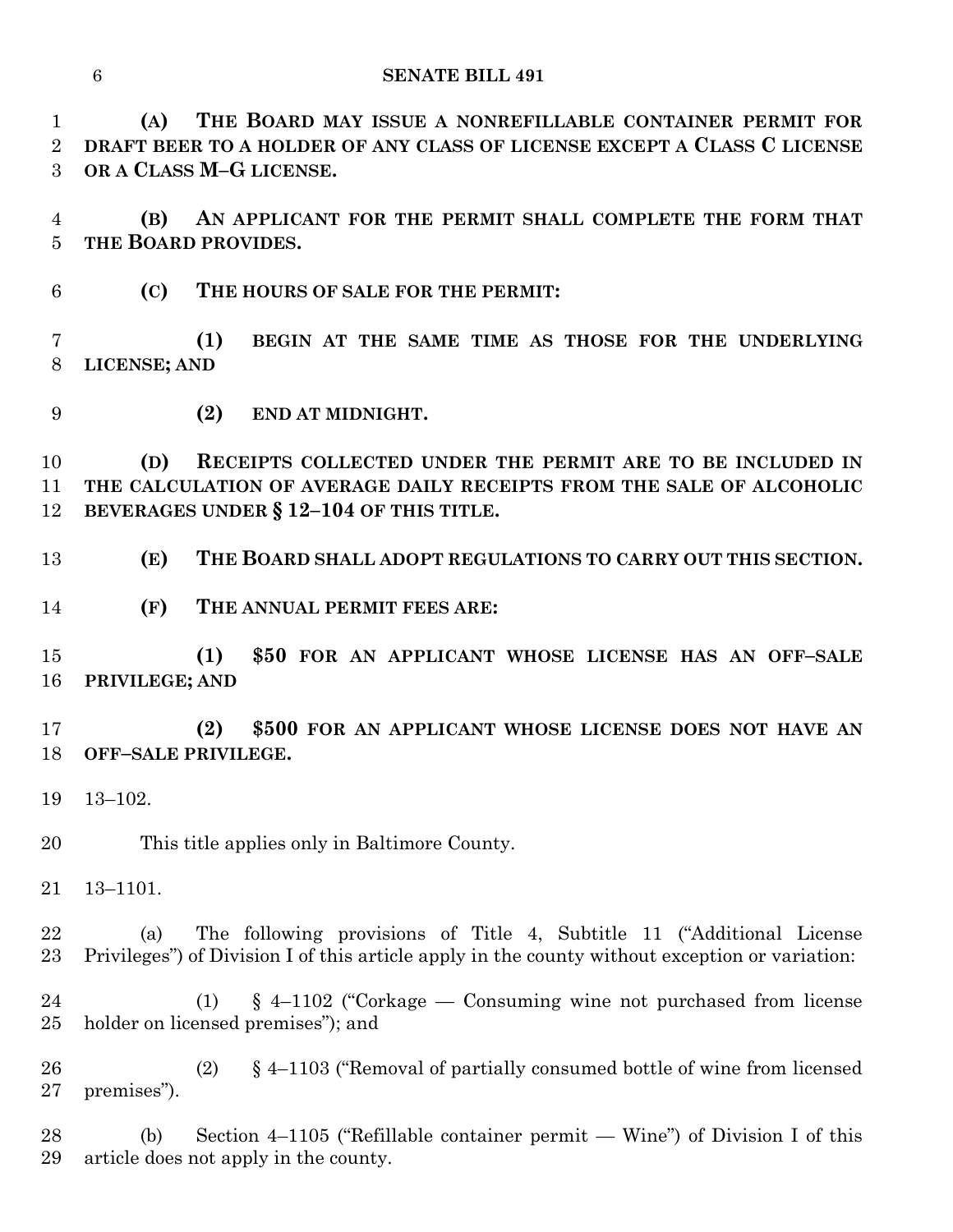(c) **THE FOLLOWING SECTIONS OF TITLE 4, SUBTITLE 11 ("ADDITIONAL LICENSE PRIVILEGES") OF DIVISION I OF THIS ARTICLE APPLY IN THE COUNTY:**

 **(1) [**Section**] §** 4–1104 ("Refillable container permit — Draft beer") **[**of Division I of this article applies in the county**]**, subject to § 13–1102 of this subtitle**; AND**

 **(2) § 4–1106 ("NONREFILLABLE CONTAINER PERMIT –– DRAFT BEER"), SUBJECT TO § 13–1103 OF THIS SUBTITLE**.

**13–1103.**

 **(A) THE BOARD MAY ISSUE A NONREFILLABLE CONTAINER PERMIT FOR DRAFT BEER TO A HOLDER OF A CLASS A LICENSE, A CLASS B LICENSE, OR A CLASS D LICENSE.**

 **(B) AN APPLICANT FOR THE PERMIT SHALL COMPLETE THE FORM THAT THE BOARD PROVIDES.**

**(C) THE HOURS OF SALE FOR THE PERMIT:**

 **(1) BEGIN AT THE SAME TIME AS THOSE FOR THE UNDERLYING LICENSE; AND**

**(2) END AT MIDNIGHT.**

**(D) THE BOARD SHALL ADOPT REGULATIONS TO CARRY OUT THIS SECTION.**

**(E) THE BOARD MAY CHARGE ANNUAL PERMIT FEES OF NOT MORE THAN:**

 **(1) \$50 FOR AN APPLICANT WHOSE LICENSE HAS AN OFF–SALE PRIVILEGE; AND**

 **(2) \$500 FOR AN APPLICANT WHOSE LICENSE DOES NOT HAVE AN OFF–SALE PRIVILEGE.**

14–102.

This title applies only in Calvert County.

14–1101.

 (a) The following sections of Title 4, Subtitle 11 ("Additional License Privileges") of Division I of this article apply in the county without exception or variation: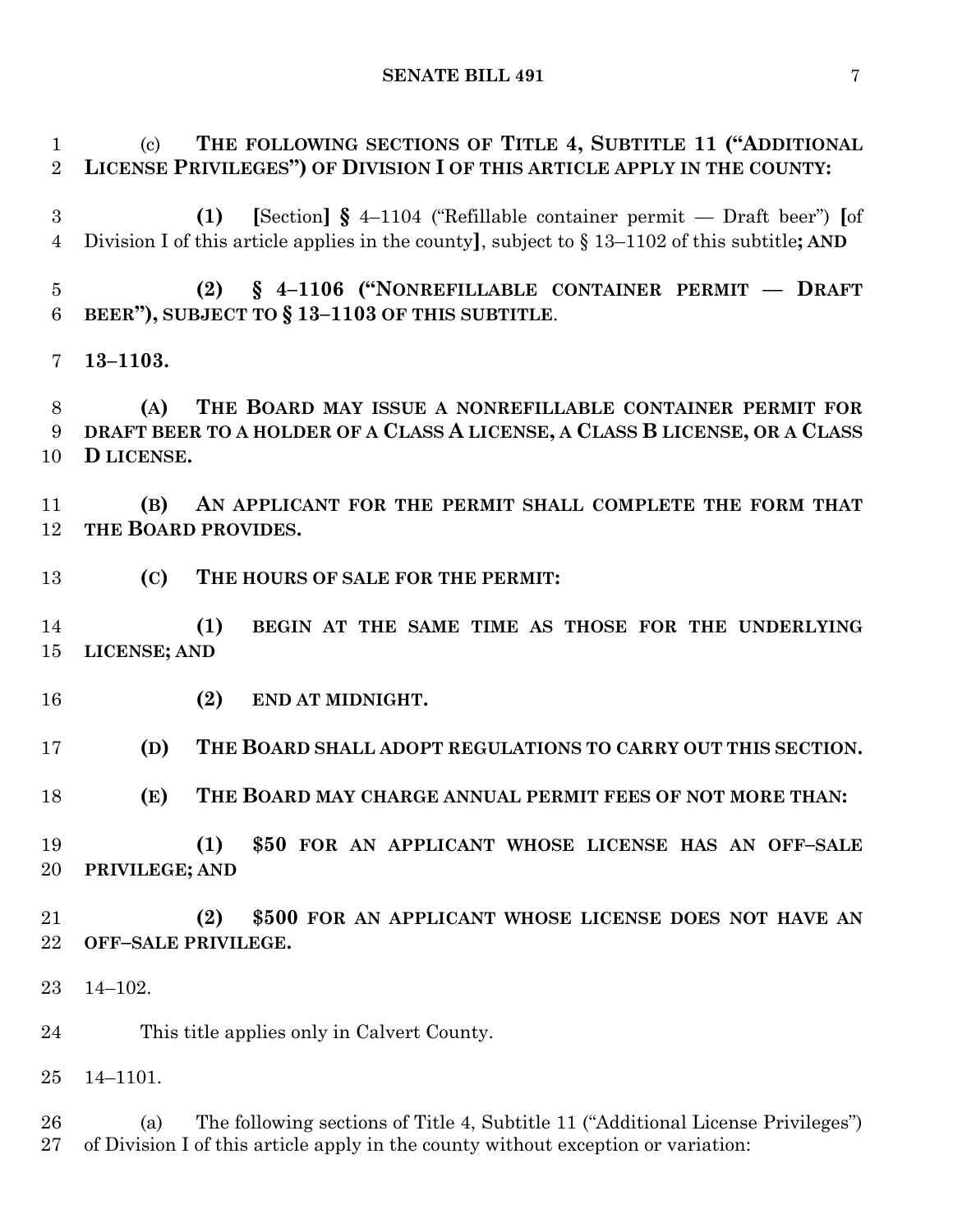(1) § 4–1102 ("Corkage — Consuming wine not purchased from license holder on licensed premises"); and

 (2) § 4–1103 ("Removal of partially consumed bottle of wine from licensed premises").

 (b) Section 4–1105 ("Refillable container permit — Wine") of Division I of this article does not apply in the county.

# (c) **THE FOLLOWING SECTIONS OF TITLE 4, SUBTITLE 11 ("ADDITIONAL LICENSE PRIVILEGES") OF DIVISION I OF THIS ARTICLE APPLY IN THE COUNTY:**

 **(1) [**Section**] §** 4–1104 ("Refillable container permit — Draft beer") **[**of Division I of this article applies in the county**]**, subject to § 14–1102 of this subtitle**; AND**

 **(2) § 4–1106 ("NONREFILLABLE CONTAINER PERMIT –– DRAFT BEER"), SUBJECT TO § 14–1103 OF THIS SUBTITLE**.

**14–1103.**

 **(A) THE BOARD MAY ISSUE A NONREFILLABLE CONTAINER PERMIT FOR DRAFT BEER TO A HOLDER OF A CLASS A LICENSE, A CLASS B LICENSE, OR A CLASS D LICENSE.**

 **(B) AN APPLICANT FOR THE PERMIT SHALL COMPLETE THE FORM THAT THE BOARD PROVIDES.**

**(C) THE HOURS OF SALE FOR THE PERMIT:**

 **(1) BEGIN AT THE SAME TIME AS THOSE FOR THE UNDERLYING LICENSE; AND**

**(2) END AT MIDNIGHT.**

**(D) THE BOARD SHALL ADOPT REGULATIONS TO CARRY OUT THIS SECTION.**

**(E) THE ANNUAL PERMIT FEES ARE:**

 **(1) \$50 FOR AN APPLICANT WHOSE LICENSE HAS AN OFF–SALE PRIVILEGE; AND**

 **(2) \$500 FOR AN APPLICANT WHOSE LICENSE DOES NOT HAVE AN OFF–SALE PRIVILEGE.**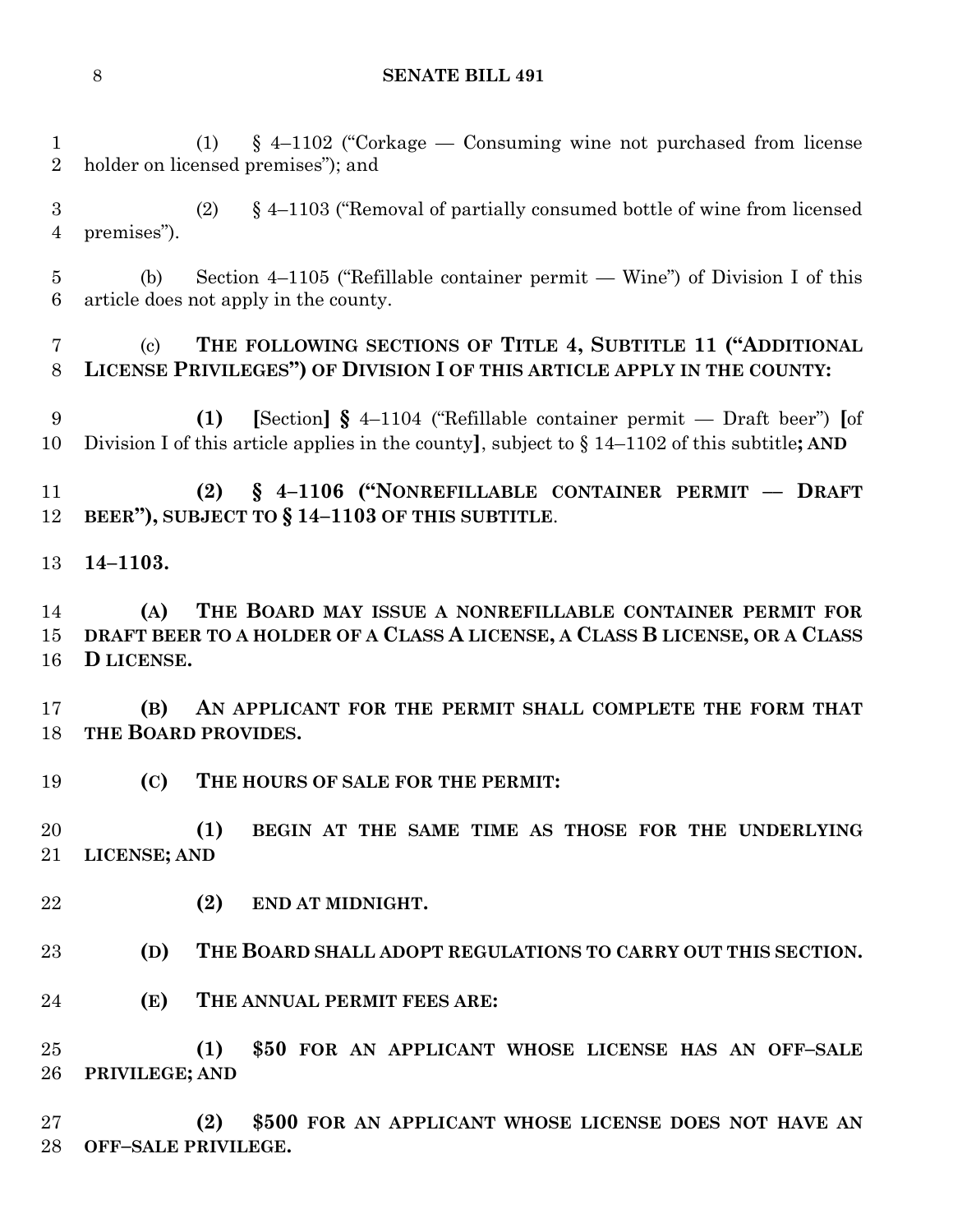| $\mathbf{1}$                     | $15 - 102.$                                                                                                                                                                           |
|----------------------------------|---------------------------------------------------------------------------------------------------------------------------------------------------------------------------------------|
| $\overline{2}$                   | This title applies only in Caroline County.                                                                                                                                           |
| 3                                | $15 - 1101.$                                                                                                                                                                          |
| $\overline{4}$<br>$\overline{5}$ | The following sections of Title 4, Subtitle 11 ("Additional License Privileges")<br>(a)<br>of Division I of this article apply in the county without exception or variation:          |
| $\boldsymbol{6}$<br>7            | $\S$ 4–1102 ("Corkage — Consuming wine not purchased from license<br>(1)<br>holder on licensed premises"); and                                                                        |
| $8\,$<br>$\boldsymbol{9}$        | § 4–1103 ("Removal of partially consumed bottle of wine from licensed<br>(2)<br>premises").                                                                                           |
| 10<br>11                         | Section 4–1105 ("Refillable container permit — Wine") of Title 4, Subtitle 11<br>(b)<br>("Additional License Privileges") of Division I of this article does not apply in the county. |
| 12<br>13                         | THE FOLLOWING SECTIONS OF TITLE 4, SUBTITLE 11 ("ADDITIONAL<br>(c)<br>LICENSE PRIVILEGES") OF DIVISION I OF THIS ARTICLE APPLY IN THE COUNTY:                                         |
| 14<br>15                         | [Section] $\S$ 4–1104 ("Refillable container permit — Draft beer") [of<br>(1)<br>Division I of this article applies in the county], subject to $\S 15-1102$ of this subtitle; AND     |
| 16<br>17                         | § 4-1106 ("NONREFILLABLE CONTAINER PERMIT - DRAFT<br>(2)<br>BEER"), SUBJECT TO $\S 15-1103$ OF THIS SUBTITLE.                                                                         |
| 18                               | $15 - 1103.$                                                                                                                                                                          |
| 19<br>20                         | (A)<br>THE BOARD MAY ISSUE A NONREFILLABLE CONTAINER PERMIT FOR<br>DRAFT BEER TO A HOLDER OF A CLASS B OR CLASS H LICENSE.                                                            |
| 21                               | (B)<br>THE HOURS OF SALE FOR THE PERMIT:                                                                                                                                              |
| 22                               | (1)<br>BEGIN AT THE SAME TIME FOR THE UNDERLYING LICENSE; AND                                                                                                                         |
| 23                               | (2)<br>END AT MIDNIGHT.                                                                                                                                                               |
| 24                               | THE ANNUAL PERMIT FEE IS \$500.<br>(C)                                                                                                                                                |
| 25                               | $16 - 102.$                                                                                                                                                                           |
| 26                               | This title applies only in Carroll County.                                                                                                                                            |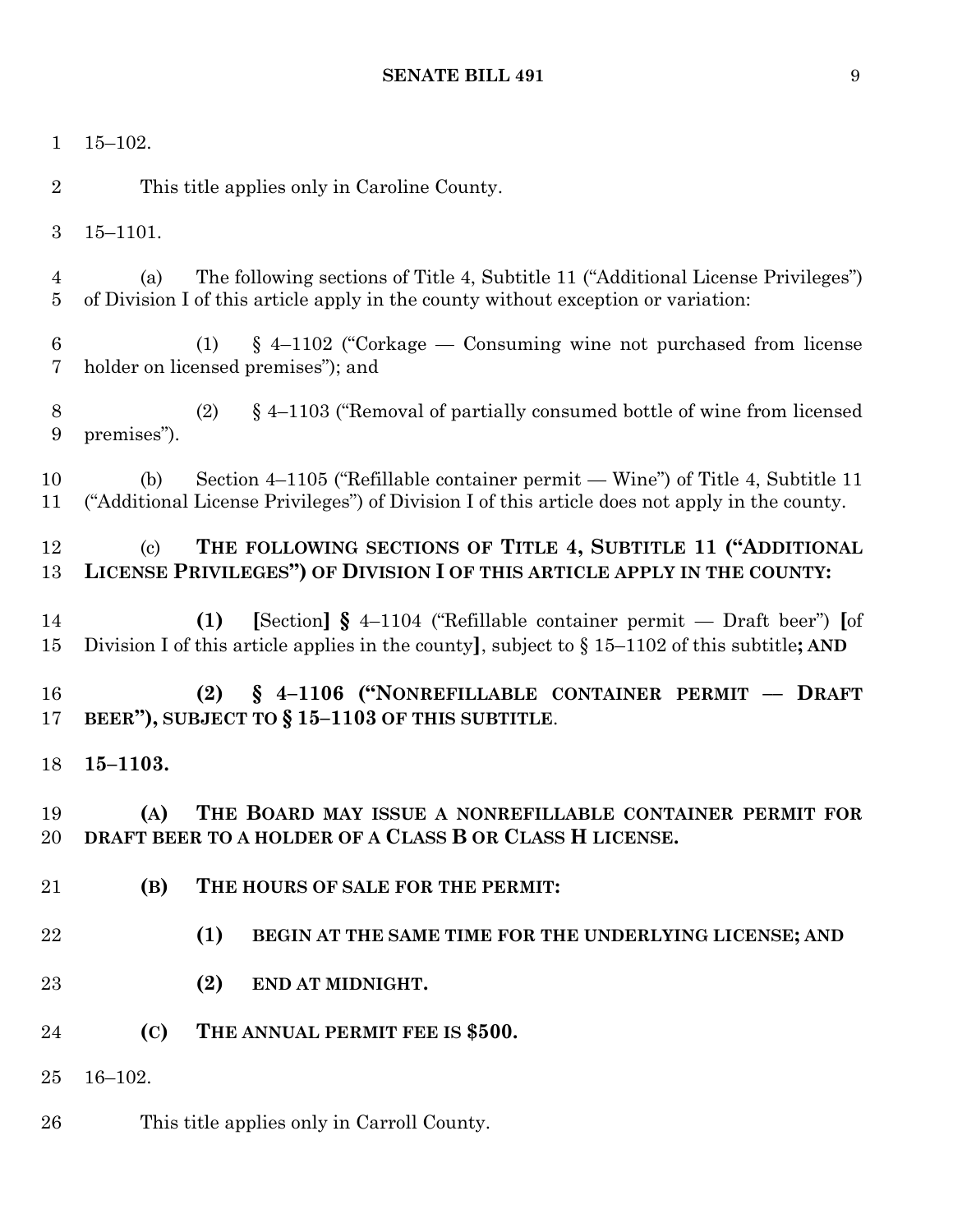16–1101.

 (a) The following sections of Title 4, Subtitle 11 ("Additional License Privileges") of Division I of this article apply in the county without exception or variation: (1) § 4–1102 ("Corkage — Consuming wine not purchased from license holder on licensed premises"); and (2) § 4–1103 ("Removal of partially consumed bottle of wine from licensed premises"). (b) Section 4–1105 ("Refillable container permit — Wine") of Division I of this article does not apply in the county. (c) **THE FOLLOWING SECTIONS OF TITLE 4, SUBTITLE 11 ("ADDITIONAL LICENSE PRIVILEGES") OF DIVISION I OF THIS ARTICLE APPLY IN THE COUNTY: (1) [**Section**] §** 4–1104 ("Refillable container permit — Draft beer") **[**of Division I of this article applies in the county**]**, subject to § 16–1102 of this subtitle**; AND (2) § 4–1106 ("NONREFILLABLE CONTAINER PERMIT –– DRAFT BEER"), SUBJECT TO § 16–1103 OF THIS SUBTITLE**. **16–1103. (A) THE BOARD MAY ISSUE A NONREFILLABLE CONTAINER PERMIT FOR DRAFT BEER TO A HOLDER OF A CLASS A LICENSE, A CLASS B LICENSE, OR A CLASS D LICENSE. (B) AN APPLICANT FOR THE PERMIT SHALL COMPLETE THE FORM THAT THE BOARD PROVIDES. (C) THE HOURS OF SALE FOR THE PERMIT: (1) BEGIN AT THE SAME TIME AS THOSE FOR THE UNDERLYING LICENSE; AND (2) END AT MIDNIGHT. (D) THE ANNUAL PERMIT FEES ARE: (1) \$50 FOR AN APPLICANT WHOSE LICENSE HAS AN OFF–SALE PRIVILEGE; AND**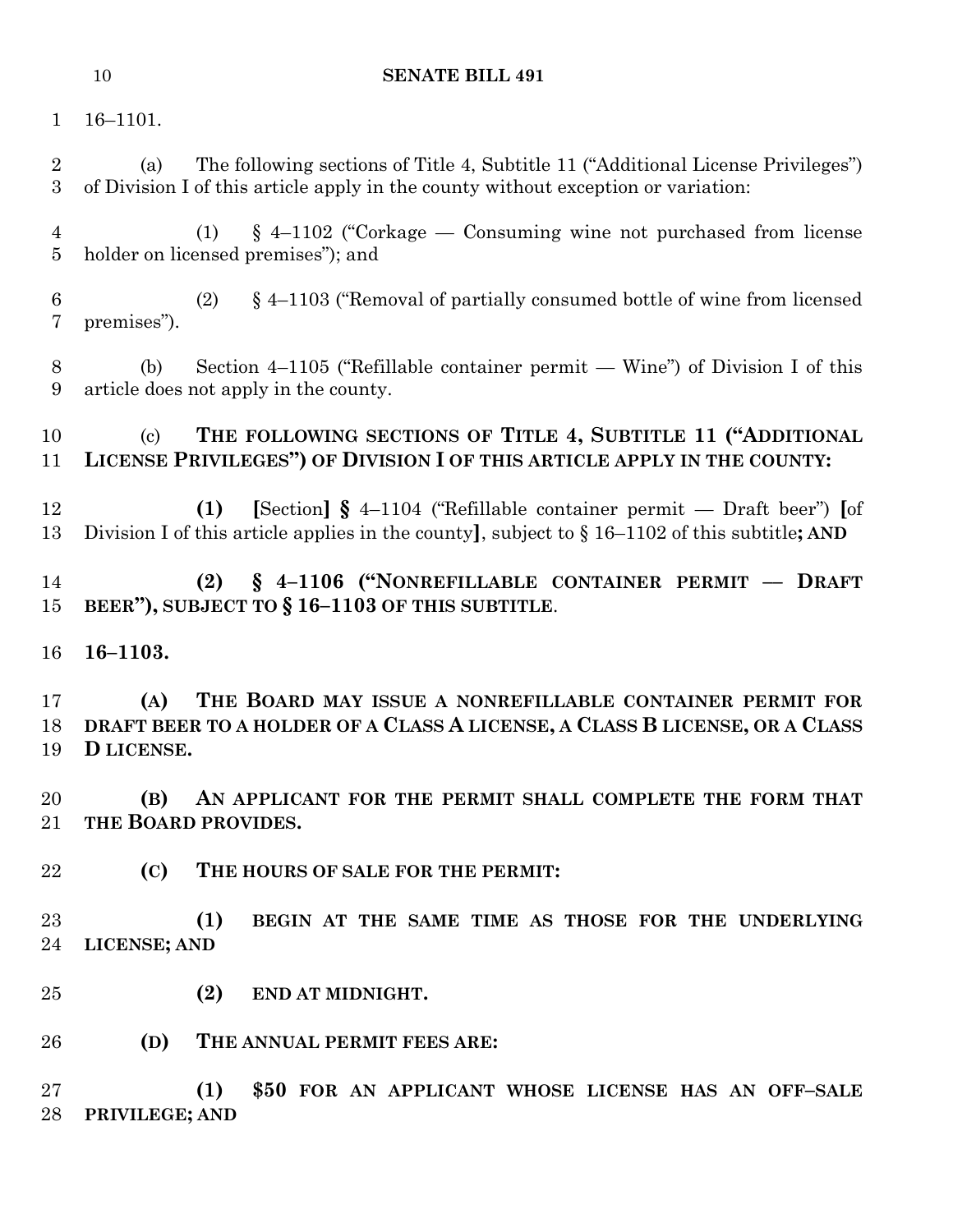**(2) \$500 FOR AN APPLICANT WHOSE LICENSE DOES NOT HAVE AN OFF–SALE PRIVILEGE.** 17–102. This title applies only in Cecil County. 17–1101. (a) The following sections of Title 4, Subtitle 11 ("Additional License Privileges") of Division I of this article apply in the county without exception or variation: (1) § 4–1102 ("Corkage — Consuming wine not purchased from license holder on licensed premises"); and (2) § 4–1103 ("Removal of partially consumed bottle of wine from licensed premises"). (b) Section 4–1105 ("Refillable container permit — Wine") of Division I of this article does not apply in the county. (c) **THE FOLLOWING SECTIONS OF TITLE 4, SUBTITLE 11 ("ADDITIONAL LICENSE PRIVILEGES") OF DIVISION I OF THIS ARTICLE APPLY IN THE COUNTY: (1) [**Section**] §** 4–1104 ("Refillable container permit — Draft beer") **[**of Division I of this article applies in the county**]**, subject to § 17–1102 of this subtitle**; AND (2) § 4–1106 ("NONREFILLABLE CONTAINER PERMIT –– DRAFT BEER"), SUBJECT TO § 17–1103 OF THIS SUBTITLE**. **17–1103. (A) THE BOARD MAY ISSUE A NONREFILLABLE CONTAINER PERMIT FOR DRAFT BEER TO A HOLDER OF A CLASS A LICENSE OR A CLASS B LICENSE. (B) AN APPLICANT FOR THE PERMIT SHALL COMPLETE THE FORM THAT THE BOARD PROVIDES. (C) THE HOURS OF SALE FOR THE PERMIT BEGIN AND END AT THE SAME TIME AS THOSE FOR THE UNDERLYING LICENSE. (D) RECEIPTS COLLECTED UNDER THE PERMIT ARE TO BE INCLUDED IN THE CALCULATION OF AVERAGE DAILY RECEIPTS FROM THE SALE OF ALCOHOLIC BEVERAGES UNDER § 17–2001 OF THIS TITLE.**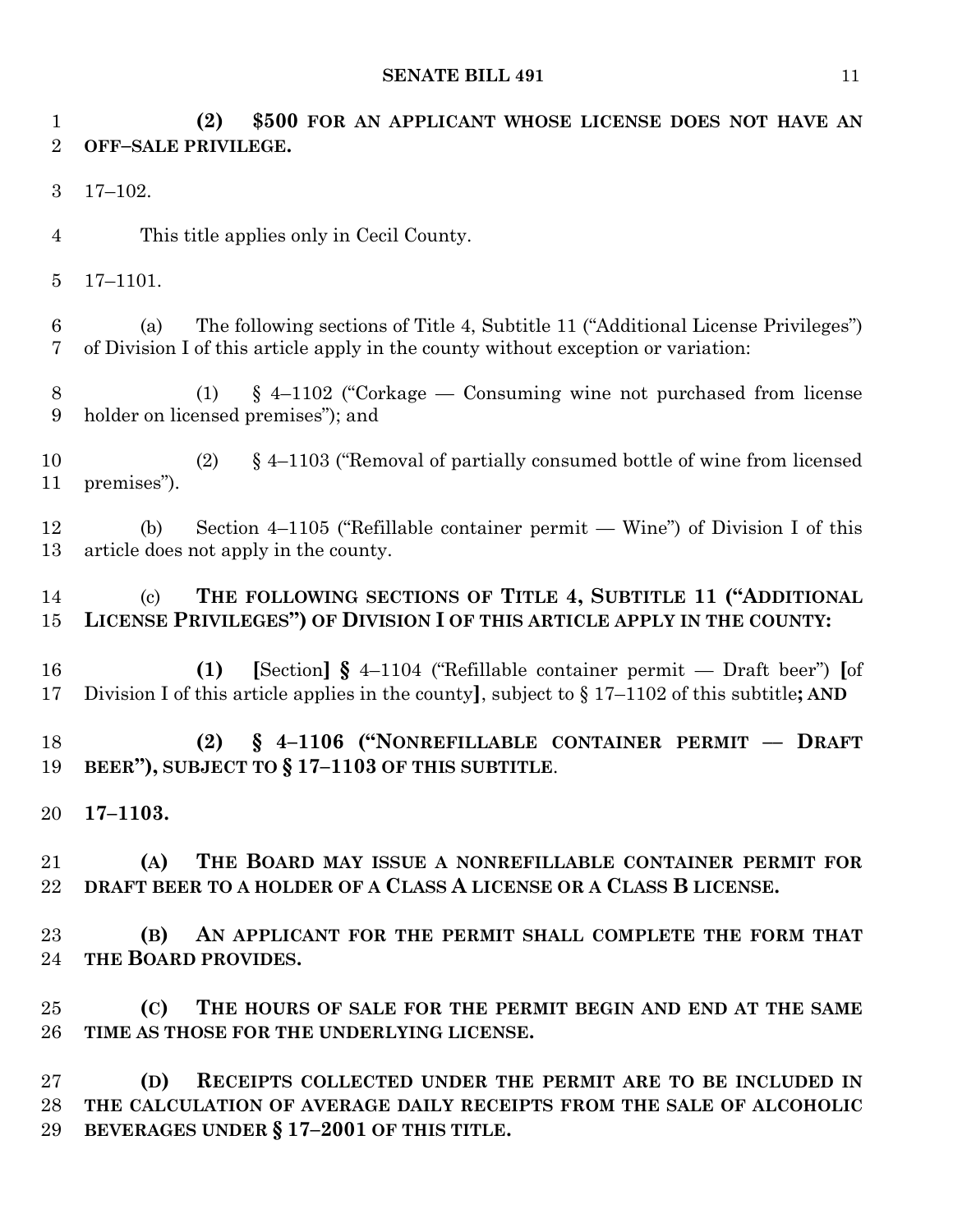|                    | 12                         | <b>SENATE BILL 491</b>                                                                                                                                                           |
|--------------------|----------------------------|----------------------------------------------------------------------------------------------------------------------------------------------------------------------------------|
| $\mathbf{1}$       | (E)                        | THE BOARD SHALL ADOPT REGULATIONS TO CARRY OUT THIS SECTION.                                                                                                                     |
| $\overline{2}$     | (F)                        | THE ANNUAL PERMIT FEE IS \$50.                                                                                                                                                   |
| 3                  | $18 - 102.$                |                                                                                                                                                                                  |
| $\overline{4}$     |                            | This title applies only in Charles County.                                                                                                                                       |
| $\overline{5}$     | $18 - 1101.$               |                                                                                                                                                                                  |
| 6<br>7             | (a)                        | The following section of Title 4, Subtitle 11 ("Additional License Privileges")<br>of Division I of this article applies in the county without exception or variation:           |
| 8<br>9             |                            | $\S$ 4–1102 ("Corkage — Consuming wine not purchased from license<br>(1)<br>holder on licensed premises"); and                                                                   |
| 10<br>11           | premises").                | § 4–1103 ("Removal of partially consumed bottle of wine from licensed<br>(2)                                                                                                     |
| 12<br>13           | (b)                        | Section $4-1105$ ("Refillable container permit — Wine") of Division I of this<br>article does not apply in the county.                                                           |
| 14<br>15           | $\left( \mathrm{c}\right)$ | THE FOLLOWING SECTIONS OF TITLE 4, SUBTITLE 11 ("ADDITIONAL<br>LICENSE PRIVILEGES") OF DIVISION I OF THIS ARTICLE APPLY IN THE COUNTY:                                           |
| 16<br>17           |                            | [Section] $\S$ 4-1104 ("Refillable container permit — Draft beer") [of<br>(1)<br>Division I of this article applies in the county, subject to $\S 18-1102$ of this subtitle; AND |
| 18<br>19           |                            | (2) § 4-1106 ("NONREFILLABLE CONTAINER PERMIT - DRAFT<br>BEER"), SUBJECT TO § 18-1103 OF THIS SUBTITLE.                                                                          |
| 20                 | 18-1103.                   |                                                                                                                                                                                  |
| 21<br>$22\,$<br>23 | (A)<br>C LICENSE.          | THE BOARD MAY ISSUE A NONREFILLABLE CONTAINER PERMIT FOR<br>DRAFT BEER TO A HOLDER OF A CLASS A LICENSE, A CLASS B LICENSE, OR A CLASS                                           |
| 24                 | (B)                        | AN APPLICANT FOR THE PERMIT SHALL COMPLETE THE FORM THAT                                                                                                                         |
| 25                 |                            | THE BOARD PROVIDES.                                                                                                                                                              |
| 26                 | (C)                        | THE HOURS OF SALE FOR THE PERMIT:                                                                                                                                                |
| 27<br>28           | LICENSE; AND               | (1)<br>BEGIN AT THE SAME TIME AS THOSE FOR THE UNDERLYING                                                                                                                        |
|                    |                            |                                                                                                                                                                                  |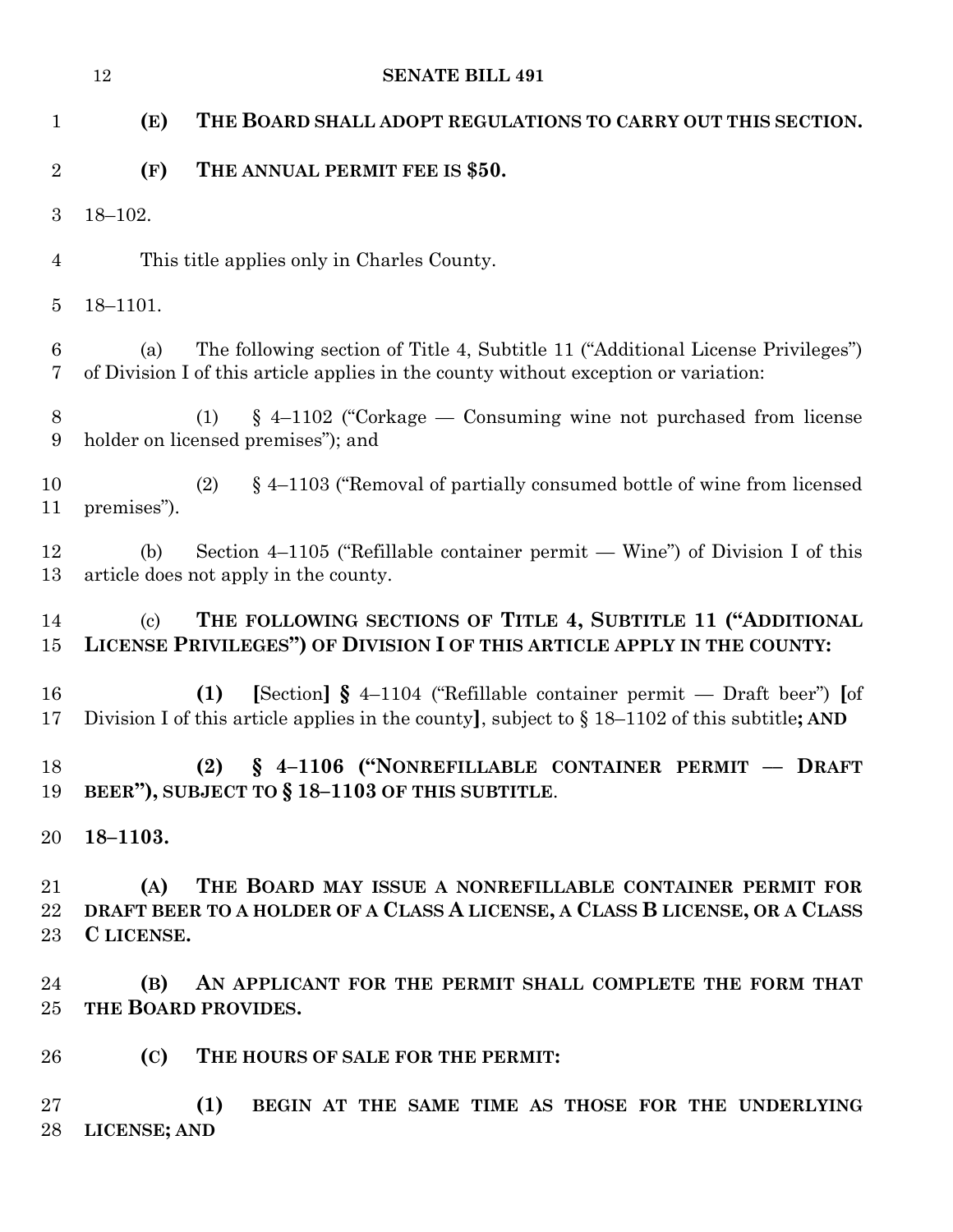**(2) END AT MIDNIGHT. (D) THE ANNUAL PERMIT FEES ARE: (1) \$50 FOR AN APPLICANT WHOSE LICENSE HAS AN OFF–SALE PRIVILEGE; AND (2) \$500 FOR AN APPLICANT WHOSE LICENSE DOES NOT HAVE AN OFF–SALE PRIVILEGE.** 19–102. This title applies only in Dorchester County. 19–1101. (a) The following sections of Title 4, Subtitle 11 ("Additional License Privileges") of Division I of this article apply in the county without exception or variation: (1) § 4–1102 ("Corkage — Consuming wine not purchased from license holder on licensed premises"); and (2) § 4–1103 ("Removal of partially consumed bottle of wine from licensed premises"). (b) Section 4–1105 ("Refillable container permit — Wine") of Division I of this article does not apply in the county. (c) **THE FOLLOWING SECTIONS OF TITLE 4, SUBTITLE 11 ("ADDITIONAL LICENSE PRIVILEGES") OF DIVISION I OF THIS ARTICLE APPLY IN THE COUNTY: (1) [**Section**] §** 4–1104 ("Refillable container permit — Draft beer") **[**of Division I of this article applies in the county**]**, subject to § 19–1102 of this subtitle**; AND (2) § 4–1106 ("NONREFILLABLE CONTAINER PERMIT –– DRAFT BEER"), SUBJECT TO § 19–1103 OF THIS SUBTITLE**. **19–1103. (A) THE BOARD MAY ISSUE A NONREFILLABLE CONTAINER PERMIT FOR DRAFT BEER TO A HOLDER OF: (1) A CLASS B BEER LICENSE; (2) A CLASS B BEER AND WINE LICENSE;**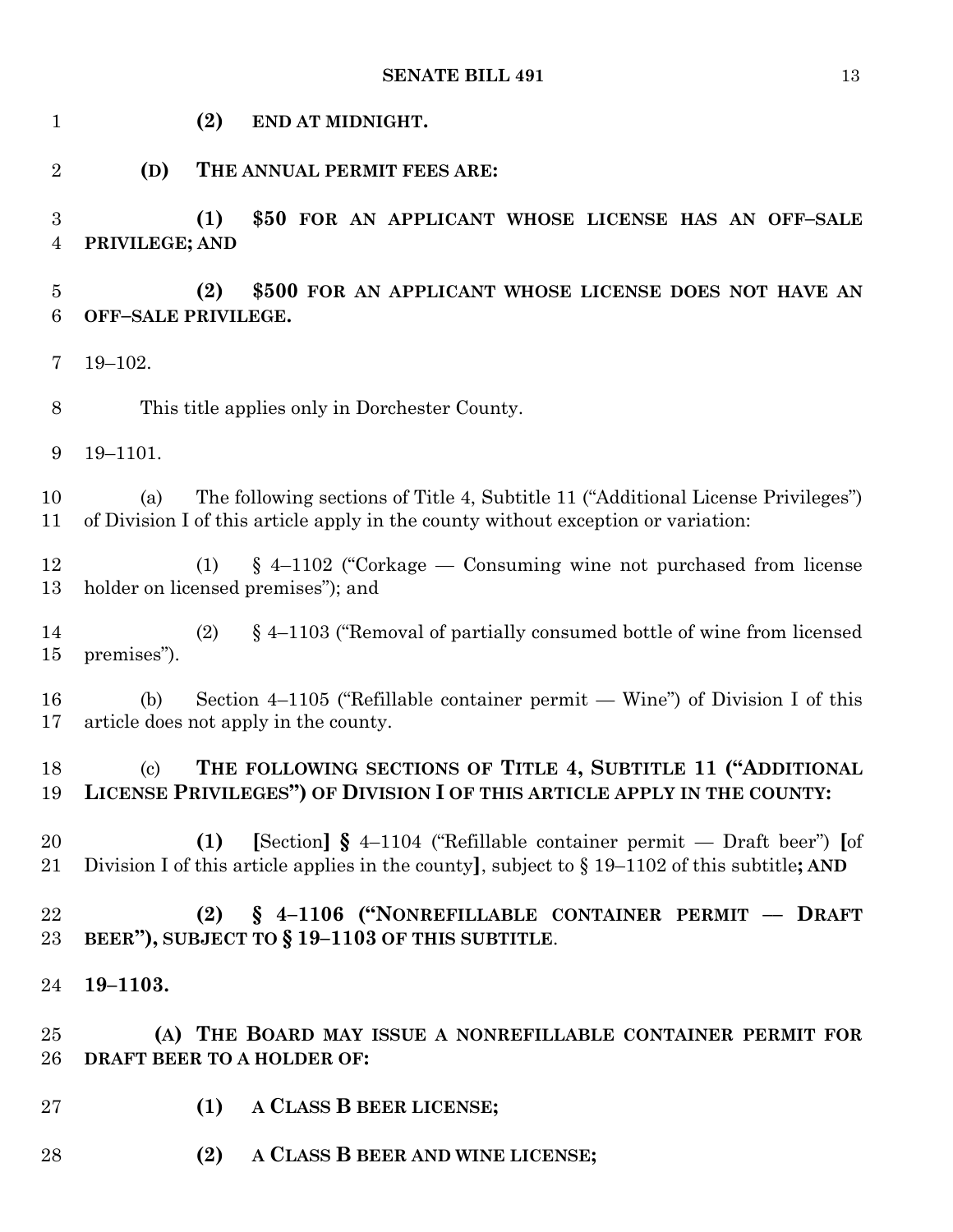|                     | <b>SENATE BILL 491</b><br>14                                                                                                                                                 |
|---------------------|------------------------------------------------------------------------------------------------------------------------------------------------------------------------------|
|                     |                                                                                                                                                                              |
| $\mathbf{1}$        | A CLASS B BEER, WINE, AND LIQUOR LICENSE;<br>(3)                                                                                                                             |
| $\overline{2}$      | (4)<br>A CLASS D BEER LICENSE;                                                                                                                                               |
| 3                   | A CLASS D BEER AND WINE LICENSE; OR<br>(5)                                                                                                                                   |
| $\overline{4}$      | A CLASS D BEER, WINE, AND LIQUOR LICENSE.<br>(6)                                                                                                                             |
| $\overline{5}$<br>6 | (B) AN APPLICANT FOR THE PERMIT SHALL COMPLETE THE FORM THAT<br>THE BOARD PROVIDES.                                                                                          |
| 7                   | (C) THE HOURS OF SALE FOR THE PERMIT:                                                                                                                                        |
| 8<br>9              | (1)<br>BEGIN AT THE SAME TIME AS THOSE FOR THE UNDERLYING<br>LICENSE; AND                                                                                                    |
| 10                  | (2)<br>END AT MIDNIGHT.                                                                                                                                                      |
| 11<br>12<br>13      | (D) IN AN AREA OF THE LICENSED PREMISES THAT IS ACCESSIBLE TO THE<br>PUBLIC, THE PERMIT HOLDER MAY NOT DISPLAY OR PROVIDE SHELVING FOR BEER<br>FOR OFF-PREMISES CONSUMPTION. |
| 14<br>15<br>16      | THE BOARD MAY ADOPT REGULATIONS TO CARRY OUT THIS SECTION,<br>(E)<br>INCLUDING LIMITING THE NUMBER OF NONREFILLABLE CONTAINER PERMITS THAT<br>MAY BE ISSUED IN THE COUNTY.   |
| 17                  | (F)<br>THE ANNUAL PERMIT FEES ARE:                                                                                                                                           |
| 18<br>19            | (1)<br>\$50 FOR AN APPLICANT WHOSE LICENSE HAS AN OFF-SALE<br>PRIVILEGE; AND                                                                                                 |
| 20<br>21            | (2)<br>\$500 FOR AN APPLICANT WHOSE LICENSE DOES NOT HAVE AN<br>OFF-SALE PRIVILEGE.                                                                                          |
| 22                  | $20 - 102.$                                                                                                                                                                  |
| 23                  | This title applies only in Frederick County.                                                                                                                                 |
| 24                  | $20 - 1101.$                                                                                                                                                                 |
| 25<br>26            | The following sections of Title 4, Subtitle 11 ("Additional License Privileges")<br>(a)<br>of Division I of this article apply in the county without exception or variation: |
|                     |                                                                                                                                                                              |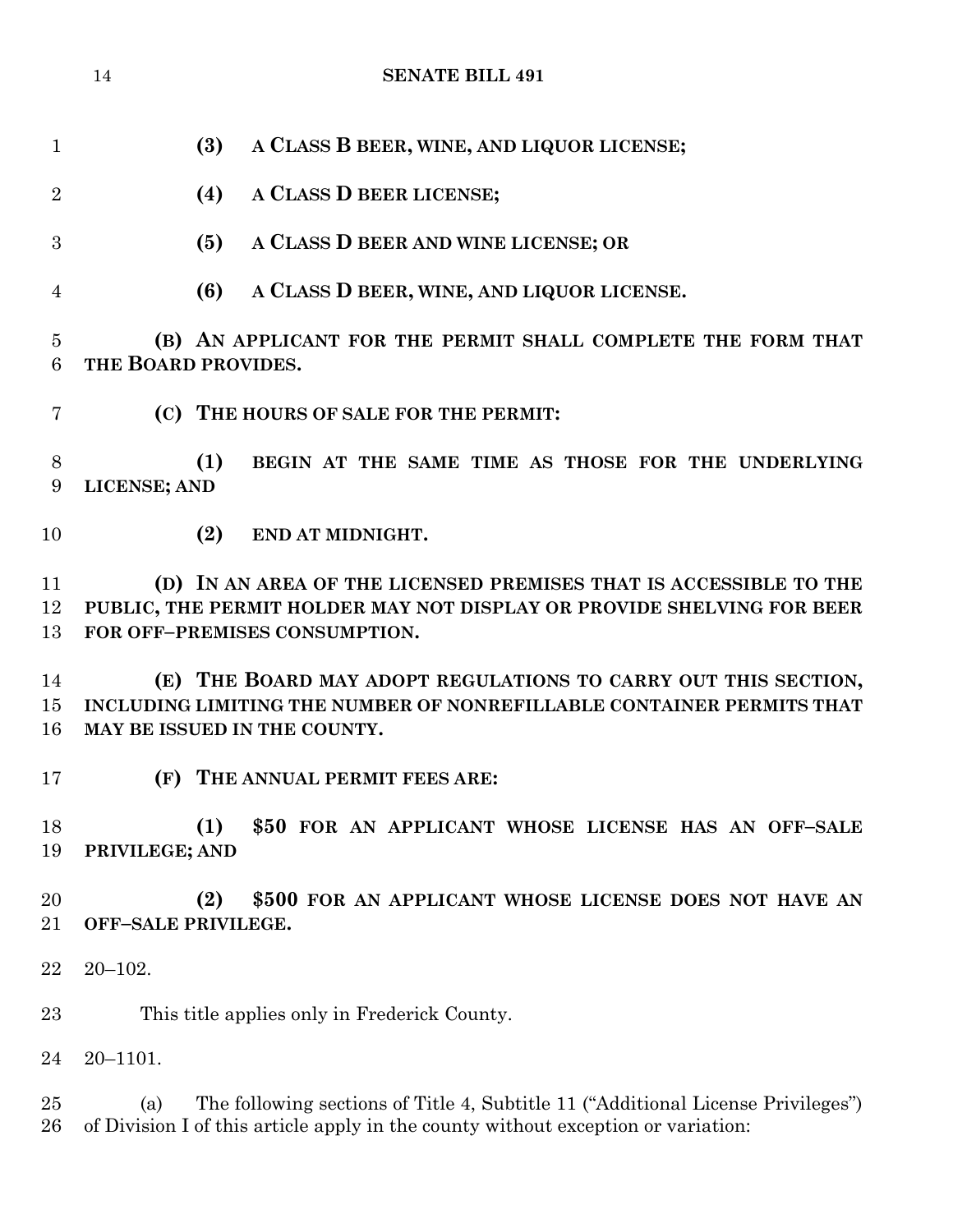(1) § 4–1102 ("Corkage — Consuming wine not purchased from license holder on licensed premises"); and (2) § 4–1103 ("Removal of partially consumed bottle of wine from licensed premises"). (b) The following sections of Title 4, Subtitle 11 ("Additional License Privileges") of Division I of this article apply in the county: (1) § 4–1104 ("Refillable container permit — Draft beer"), subject to § 20–1104 of this subtitle; **[**and**]** 9 (2)  $\S 4-1105$  ("Refillable container permit — Wine"), subject to  $\S 20-1105$  of this subtitle**; AND (3) § 4–1106 ("NONREFILLABLE CONTAINER PERMIT –– DRAFT BEER"), SUBJECT TO § 20–1106 OF THIS SUBTITLE**. **20–1106. (A) THE BOARD MAY ISSUE A NONREFILLABLE CONTAINER PERMIT FOR DRAFT BEER TO A HOLDER OF A CLASS A LICENSE OR A CLASS B LICENSE. (B) THE ANNUAL PERMIT FEE IS \$50.** 21–102. This title applies only in Garrett County. 21–1101. (a) Section 4–1103 ("Removal of partially consumed bottle of wine from licensed premises") of Division I of this article applies in the county without exception or variation. (b) Section 4–1105 ("Refillable container permit — Wine") of Division I of this article does not apply in the county. (c) The following sections of Title 4, Subtitle 11 ("Additional License Privileges") of Division I of this article apply in the county: (1) § 4–1102 ("Corkage — Consuming wine not purchased from license holder on licensed premises"), in addition to § 21–1102 of this subtitle; **[**and**]** 28 (2) § 4-1104 ("Refillable container permit — Draft beer"), subject to § 21–1104 of this subtitle**; AND**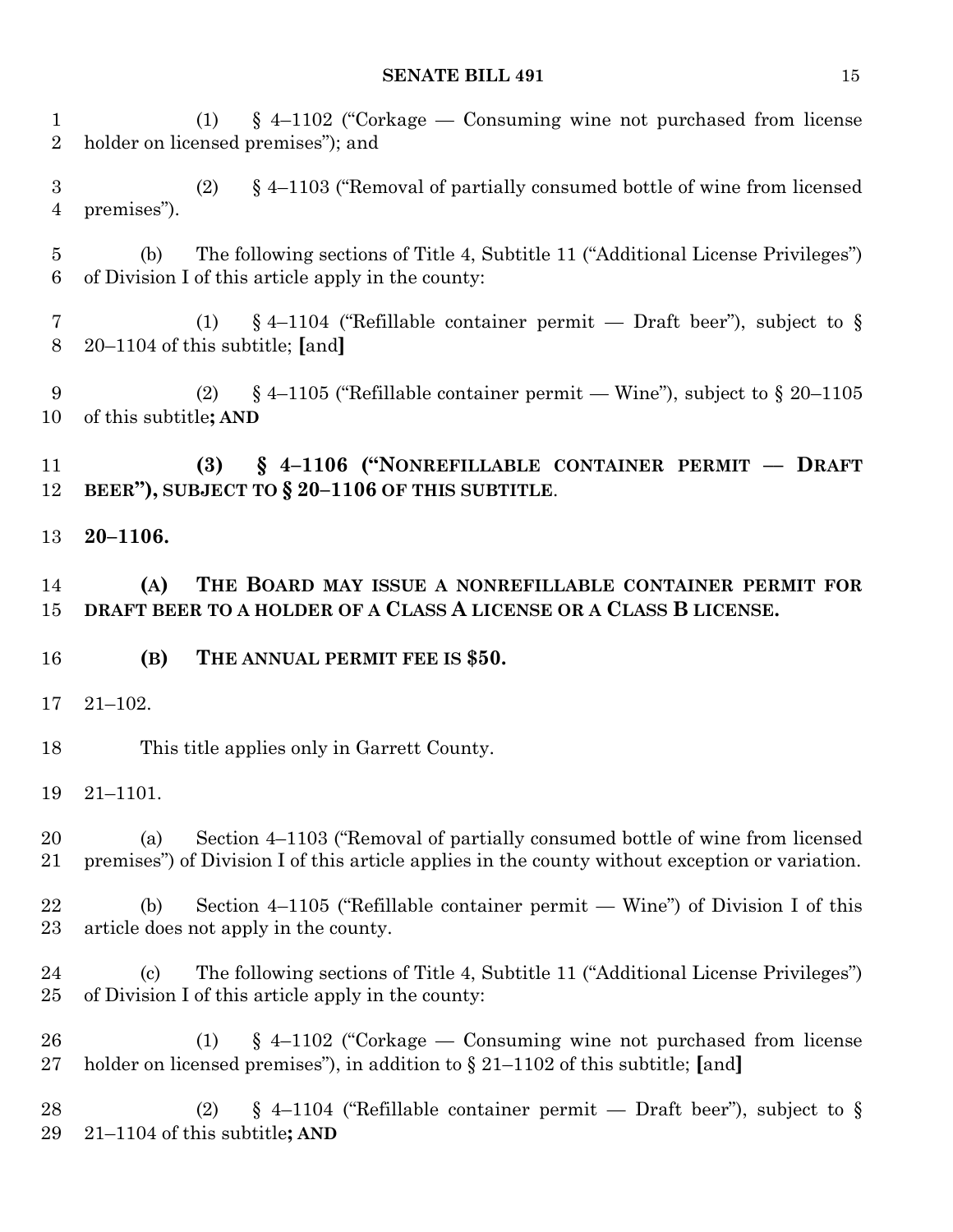**(3) § 4–1106 ("NONREFILLABLE CONTAINER PERMIT –– DRAFT BEER"), SUBJECT TO § 21–1104.1 OF THIS SUBTITLE**.

**21–1104.1.**

 **(A) THE BOARD MAY ISSUE A NONREFILLABLE CONTAINER PERMIT FOR DRAFT BEER TO A HOLDER OF A DRAFT BEER PERMIT WHO ALSO HOLDS ANY OTHER LICENSE EXCEPT A CLASS A LICENSE OR A CLASS C LICENSE.**

# **(B) A PERSON WHO VIOLATES THIS SECTION IS GUILTY OF A MISDEMEANOR AND ON CONVICTION IS SUBJECT TO IMPRISONMENT NOT EXCEEDING 1 YEAR OR A FINE NOT EXCEEDING \$5,000 OR BOTH.**

22–102.

This title applies only in Harford County.

22–1101.

 (a) The following sections of Title 4, Subtitle 11 ("Additional License Privileges") of Division I of this article apply in the county without exception or variation:

 (1) § 4–1102 ("Corkage — Consuming wine not purchased from license holder on licensed premises"); and

 (2) § 4–1103 ("Removal of partially consumed bottle of wine from licensed premises").

 (b) The following sections of Title 4, Subtitle 11 ("Additional License Privileges") of Division I of this article apply in the county:

21 (1) § 4–1104 ("Refillable container permit — Draft beer"), subject to § 22–1102 of this subtitle; **[**and**]**

23 (2) § 4–1105 ("Refillable container permit — Wine"), subject to § 22–1103 of this subtitle**; AND**

 **(3) § 4–1106 ("NONREFILLABLE CONTAINER PERMIT –– DRAFT BEER"), SUBJECT TO § 22–1104 OF THIS SUBTITLE**.

**22–1104.**

 **(A) THE BOARD MAY ISSUE A NONREFILLABLE CONTAINER PERMIT FOR DRAFT BEER TO A HOLDER OF:**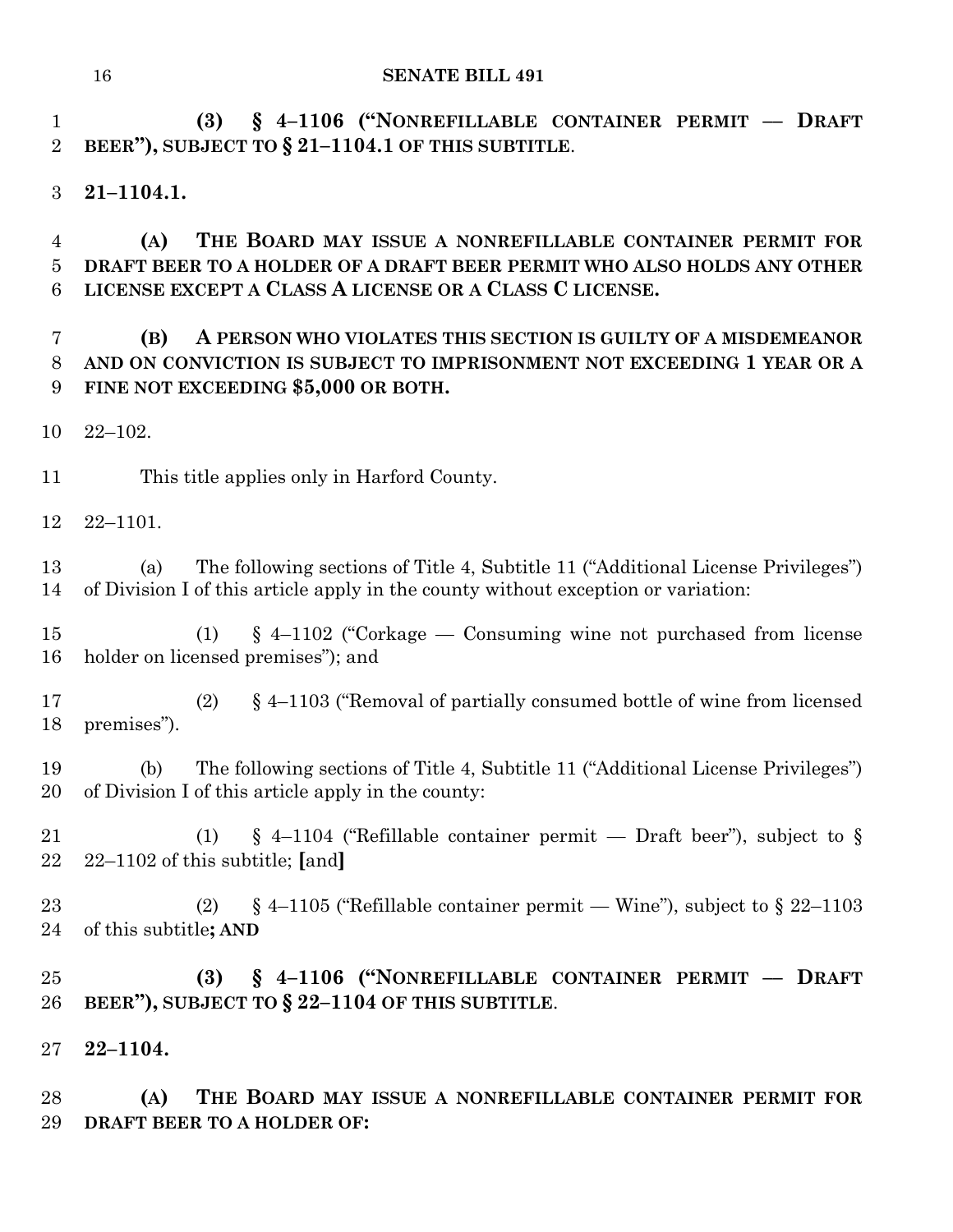| 1                  | (1)<br>A CLASS A-1 LICENSE;                                                                                                                                                  |
|--------------------|------------------------------------------------------------------------------------------------------------------------------------------------------------------------------|
| $\boldsymbol{2}$   | (2)<br>A CLASS A-2 LICENSE;                                                                                                                                                  |
| $\boldsymbol{3}$   | (3)<br>A CLASS B LICENSE THAT HAS OFF-SALE PRIVILEGES; OR                                                                                                                    |
| 4                  | A CLASS D LICENSE.<br>(4)                                                                                                                                                    |
| 5                  | (B)<br>THE ANNUAL PERMIT FEE IS \$50.                                                                                                                                        |
| 6                  | $23 - 102.$                                                                                                                                                                  |
| 7                  | This title applies only in Howard County.                                                                                                                                    |
| $8\phantom{1}$     | $23 - 1101.$                                                                                                                                                                 |
| 9<br>10            | The following sections of Title 4, Subtitle 11 ("Additional License Privileges")<br>(a)<br>of Division I of this article apply in the county without exception or variation: |
| 11<br>12           | $\S$ 4–1102 ("Corkage — Consuming wine not purchased from license<br>(1)<br>holder on licensed premises"); and                                                               |
| 13<br>14           | § 4–1103 ("Removal of partially consumed bottle of wine from licensed<br>(2)<br>premises").                                                                                  |
| 15<br>16           | The following sections of Title 4, Subtitle 11 ("Additional License Privileges")<br>(b)<br>of Division I of this article apply in the county:                                |
| 17<br>18           | $\S$ 4-1104 ("Refillable container permit — Draft beer"), subject to $\S$<br>(1)<br>$23-1102$ of this subtitle; [and]                                                        |
| 19<br>20           | $\S$ 4–1105 ("Refillable container permit — Wine"), subject to $\S$ 23–1103<br>(2)<br>of this subtitle; AND                                                                  |
| 21<br>22           | (3) § 4-1106 ("NONREFILLABLE CONTAINER PERMIT - DRAFT<br>BEER"), SUBJECT TO § 23-1104 OF THIS SUBTITLE.                                                                      |
| 23                 | $23 - 1104.$                                                                                                                                                                 |
| 24<br>$25\,$<br>26 | THE BOARD MAY ISSUE A NONREFILLABLE CONTAINER PERMIT FOR<br>(A)<br>DRAFT BEER TO A HOLDER OF ANY CLASS OF LICENSE EXCEPT A CLASS C LICENSE<br>AND A CLASS GC LICENSE.        |
| 27<br>28           | AN APPLICANT FOR THE PERMIT SHALL COMPLETE THE FORM THAT<br>(B)<br>THE BOARD PROVIDES.                                                                                       |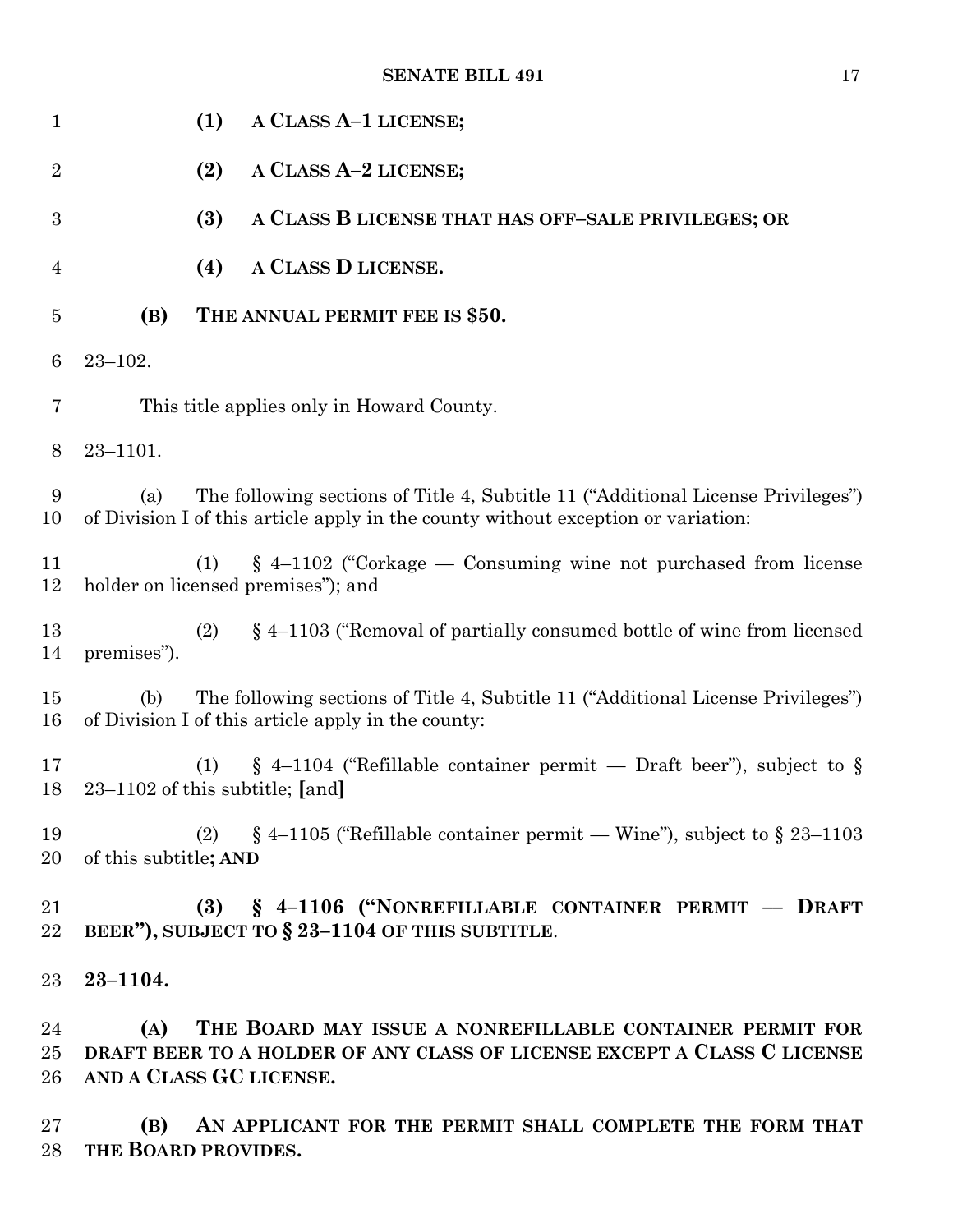**(C) THERE IS NO FEE FOR THE PERMIT.** 25–102. This title applies only in Montgomery County. 25–1101. (a) Section 4–1103 ("Removal of partially consumed bottle of wine from licensed premises") of Division I of this article applies in the county without exception or variation. (b) The following sections of Title 4, Subtitle 11 ("Additional License Privileges") of Division I of this article apply in the county: (1) § 4–1102 ("Corkage — Consuming wine not purchased from license holder on licensed premises"), in addition to § 25–1102 of this subtitle; 11 (2) § 4–1104 ("Refillable container permit — Draft beer"), subject to § 25–1103 of this subtitle; **[**and**]** 13 (3) § 4–1105 ("Refillable container permit — Wine"), subject to § 25–1104 of this subtitle**; AND (4) § 4–1106 ("NONREFILLABLE CONTAINER PERMIT –– DRAFT BEER"), SUBJECT TO § 25–1104.1 OF THIS SUBTITLE**. **25–1104.1. (A) THE BOARD MAY ISSUE A NONREFILLABLE CONTAINER PERMIT FOR DRAFT BEER TO A HOLDER OF A CLASS B BEER AND WINE LICENSE, A CLASS D BEER AND WINE LICENSE, OR A CLASS BD–BWL LICENSE. (B) AN APPLICANT FOR THE PERMIT SHALL COMPLETE THE FORM THAT THE BOARD PROVIDES. (C) THE HOURS OF SALE FOR THE PERMIT BEGIN AND END AT THE SAME TIME AS THOSE FOR THE UNDERLYING LICENSE. (D) THE PERMIT MAY BE RENEWED EACH YEAR WITH THE RENEWAL OF THE UNDERLYING LICENSE. (E) THE BOARD SHALL ISSUE THE PERMIT AT NO COST TO THE APPLICANT.** 26–102.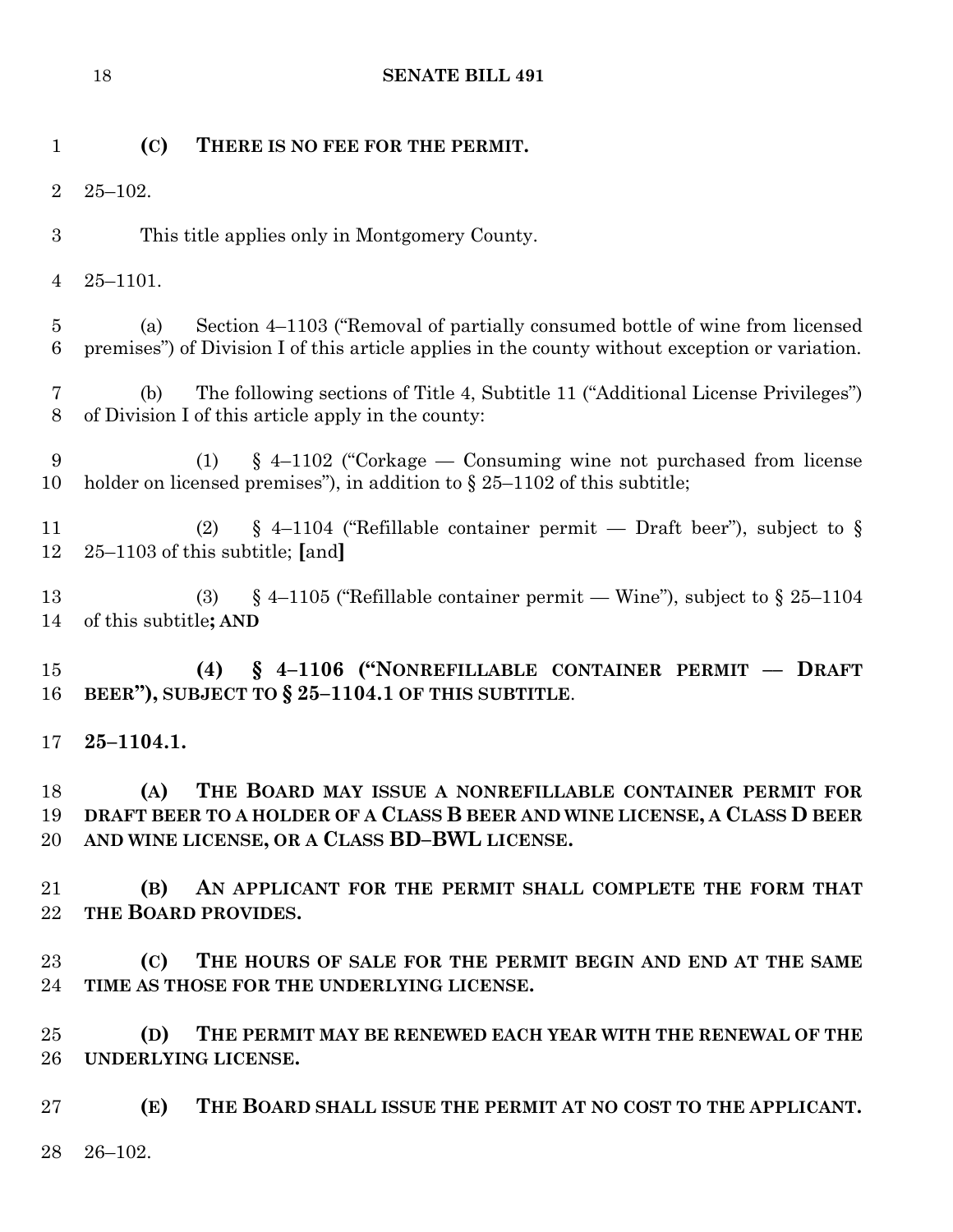| $\mathbf{1}$                       |                           | This title applies only in Prince George's County.                                                                                                                               |
|------------------------------------|---------------------------|----------------------------------------------------------------------------------------------------------------------------------------------------------------------------------|
| $\overline{2}$                     | $26 - 1101.$              |                                                                                                                                                                                  |
| $\boldsymbol{3}$<br>$\overline{4}$ | (a)                       | The following sections of Title 4, Subtitle 11 ("Additional License Privileges")<br>of Division I of this article apply in the county without exception or variation:            |
| $\overline{5}$<br>$6\phantom{.}6$  |                           | $\S$ 4–1102 ("Corkage — Consuming wine not purchased from license<br>(1)<br>holder on licensed premises"); and                                                                   |
| $\overline{7}$<br>$8\,$            | premises").               | $\S$ 4–1103 ("Removal of partially consumed bottle of wine from licensed<br>(2)                                                                                                  |
| 9<br>10                            | (b)                       | Section 4–1105 ("Refillable container permit — Wine") of Division I of this<br>article does not apply in the county.                                                             |
| 11<br>12                           | $\left( \text{c} \right)$ | THE FOLLOWING SECTIONS OF TITLE 4, SUBTITLE 11 ("ADDITIONAL<br>LICENSE PRIVILEGES") OF DIVISION I OF THIS ARTICLE APPLY IN THE COUNTY:                                           |
| 13<br>14                           |                           | [Section] $\S$ 4–1104 ("Refillable container permit — Draft beer") [of<br>(1)<br>Division I of this article applies in the county, subject to $\S 26-1102$ of this subtitle; AND |
| 15<br>16                           |                           | § 4-1106 ("NONREFILLABLE CONTAINER PERMIT - DRAFT<br>(2)<br>BEER"), SUBJECT TO § 26-1102.1 OF THIS SUBTITLE.                                                                     |
| 17                                 | $26 - 1102.1.$            |                                                                                                                                                                                  |
| 18<br>19<br>20                     | (A)                       | THE BOARD MAY ISSUE A NONREFILLABLE CONTAINER PERMIT FOR<br>DRAFT BEER TO A HOLDER OF A CLASS B BEER, WINE, AND LIQUOR LICENSE WITH<br>OFF-SALE PRIVILEGES.                      |
| 21<br>22                           | (B)                       | AN APPLICANT FOR THE PERMIT SHALL COMPLETE THE FORM THAT<br>THE BOARD PROVIDES.                                                                                                  |
| 23                                 | (C)                       | THE HOURS OF SALE FOR THE PERMIT:                                                                                                                                                |
| 24<br>25                           | LICENSE; AND              | (1)<br>BEGIN AT THE SAME TIME AS THOSE FOR THE UNDERLYING                                                                                                                        |
| 26                                 |                           | (2)<br>END AT MIDNIGHT.                                                                                                                                                          |
| 27                                 | (D)                       | THE BOARD SHALL ADOPT REGULATIONS TO CARRY OUT THIS SECTION.                                                                                                                     |
| 28                                 | (E)                       | THE BOARD SHALL SET AN ANNUAL PERMIT FEE.                                                                                                                                        |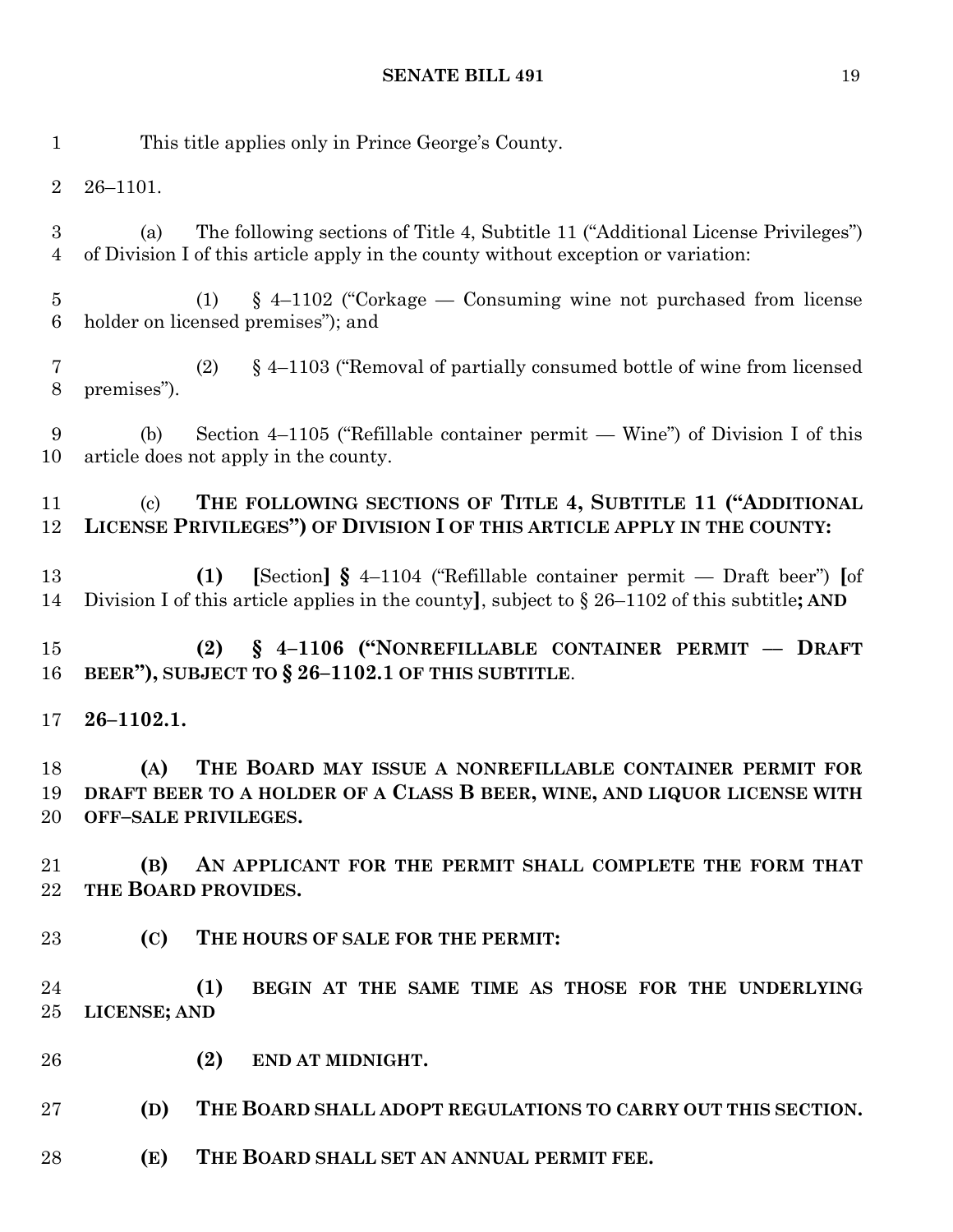| $\mathbf{1}$        | $27 - 102.$                                                                                                                                                                       |
|---------------------|-----------------------------------------------------------------------------------------------------------------------------------------------------------------------------------|
| $\overline{2}$      | This title applies only in Queen Anne's County.                                                                                                                                   |
| 3                   | $27 - 1101.$                                                                                                                                                                      |
| 4<br>$\overline{5}$ | The following sections of Title 4, Subtitle 11 ("Additional License Privileges")<br>(a)<br>of Division I of this article apply in the county without exception or variation:      |
| $\,6$<br>7          | $§$ 4-1102 ("Corkage — Consuming wine not purchased from license<br>(1)<br>holder on licensed premises"); and                                                                     |
| 8<br>9              | $\S$ 4–1103 ("Removal of partially consumed bottle of wine from licensed<br>(2)<br>premises").                                                                                    |
| 10<br>11            | Section $4-1105$ ("Refillable container permit — Wine") of Division I of this<br>(b)<br>article does not apply in the county.                                                     |
| 12<br>13            | THE FOLLOWING SECTIONS OF TITLE 4, SUBTITLE 11 ("ADDITIONAL<br>$\left( \mathrm{c}\right)$<br>LICENSE PRIVILEGES") OF DIVISION I OF THIS ARTICLE APPLY IN THE COUNTY:              |
| 14<br>15            | [Section] $\S$ 4-1104 ("Refillable container permit — Draft beer") [of<br>(1)<br>Division I of this article applies in the county], subject to $\S 27-1102$ of this subtitle; AND |
| 16<br>17            | (2) § 4-1106 ("NONREFILLABLE CONTAINER PERMIT - DRAFT<br>BEER"), SUBJECT TO § 27-1103 OF THIS SUBTITLE.                                                                           |
| 18                  | $27 - 1103.$                                                                                                                                                                      |
| 19<br>20<br>21      | (A)<br>THE BOARD MAY ISSUE A NONREFILLABLE CONTAINER PERMIT FOR<br>DRAFT BEER TO A HOLDER OF A CLASS A LICENSE, A CLASS B LICENSE, A CLASS C<br>LICENSE, OR A CLASS D LICENSE.    |
| 22<br>23            | AN APPLICANT FOR THE PERMIT SHALL COMPLETE THE FORM THAT<br>(B)<br>THE BOARD PROVIDES.                                                                                            |
| 24                  | (C)<br>THE HOURS OF SALE FOR THE PERMIT:                                                                                                                                          |
| 25<br>26            | (1)<br>BEGIN AT THE SAME TIME AS THOSE FOR THE UNDERLYING<br>LICENSE; AND                                                                                                         |
| $27\,$              | (2)<br>END AT MIDNIGHT.                                                                                                                                                           |
| 28                  | (D)<br>THE ANNUAL PERMIT FEES ARE:                                                                                                                                                |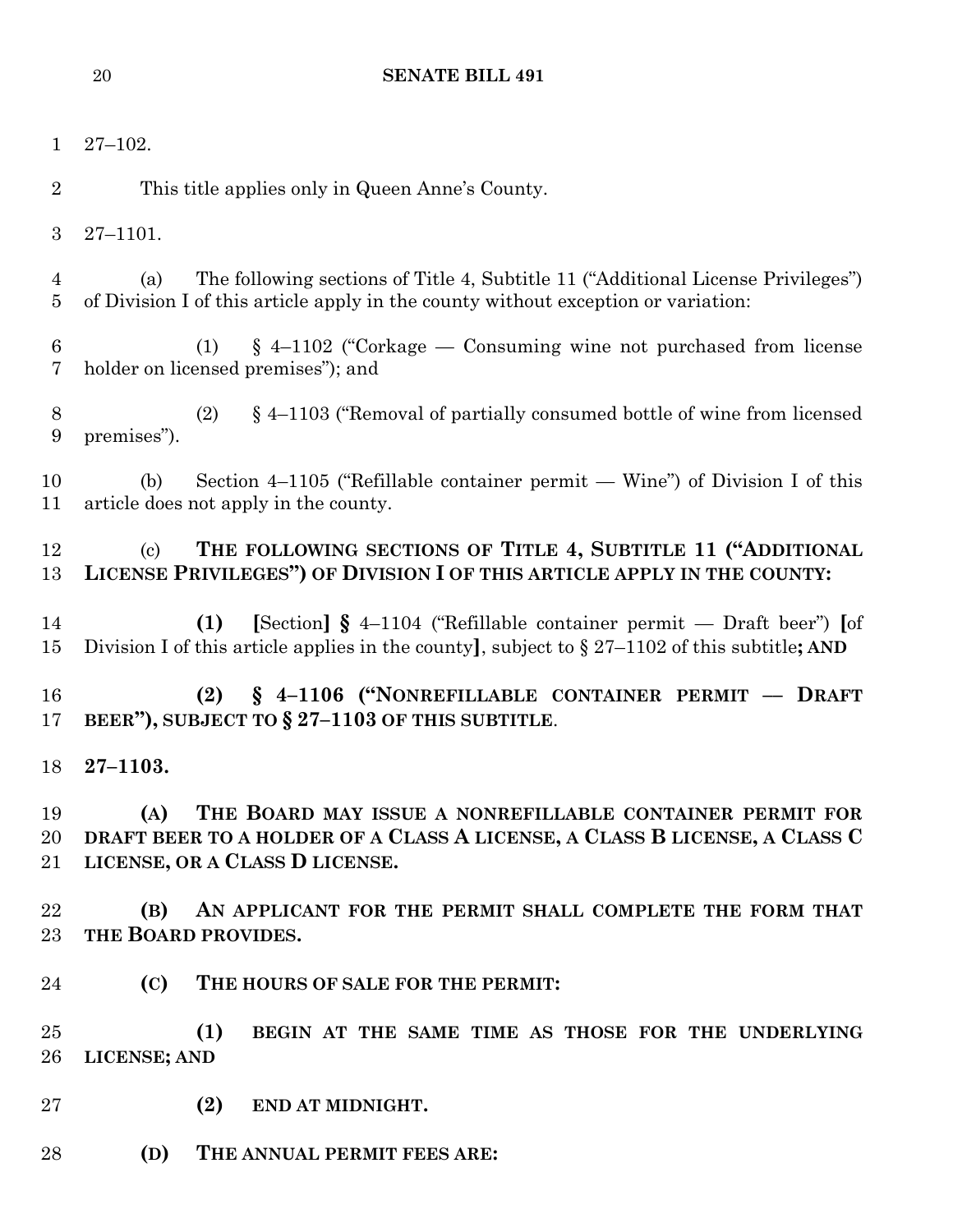**(1) \$50 FOR AN APPLICANT WHOSE LICENSE HAS AN OFF–SALE** 

**PRIVILEGE; AND**

 **(2) \$500 FOR AN APPLICANT WHOSE LICENSE DOES NOT HAVE AN OFF–SALE PRIVILEGE.** 28–102. This title applies only in St. Mary's County. 28–1101. (a) The following sections of Title 4, Subtitle 11 ("Additional License Privileges") of Division I of this article apply in the county without exception or variation: (1) § 4–1102 ("Corkage — Consuming wine not purchased from license holder on licensed premises"); and (2) § 4–1103 ("Removal of partially consumed bottle of wine from licensed premises"). (b) Section 4–1105 ("Refillable container permit — Wine") of Division I of this article does not apply in the county. (c) **THE FOLLOWING SECTIONS OF TITLE 4, SUBTITLE 11 ("ADDITIONAL LICENSE PRIVILEGES") OF DIVISION I OF THIS ARTICLE APPLY IN THE COUNTY: (1) [**Section**] §** 4–1104 ("Refillable container permit — Draft beer") **[**of Division I of this article applies in the county**]**, subject to § 28–1102 of this subtitle**; AND (2) § 4–1106 ("NONREFILLABLE CONTAINER PERMIT –– DRAFT BEER"), SUBJECT TO § 28–1103 OF THIS SUBTITLE**. **28–1103. (A) THE BOARD MAY ISSUE A NONREFILLABLE CONTAINER PERMIT FOR DRAFT BEER TO A HOLDER OF A CLASS A LICENSE, A CLASS B LICENSE, OR A CLASS D LICENSE. (B) AN APPLICANT FOR THE PERMIT SHALL COMPLETE THE FORM THAT THE BOARD PROVIDES. (C) THE HOURS OF SALE FOR THE PERMIT:**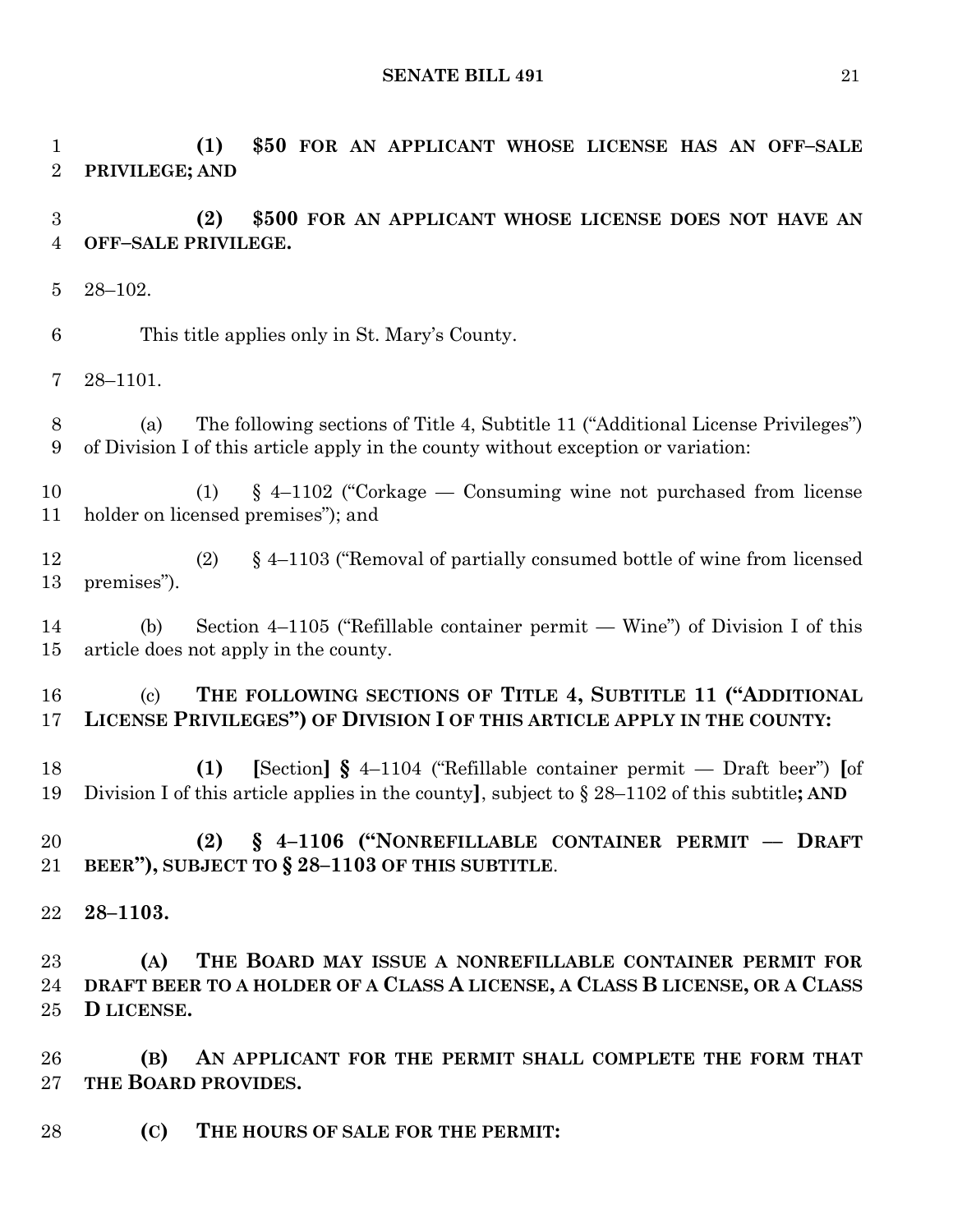| $\mathbf 1$<br>$\overline{2}$ | (1)<br>BEGIN AT THE SAME TIME AS THOSE FOR THE UNDERLYING<br>LICENSE; AND                                                                                                        |
|-------------------------------|----------------------------------------------------------------------------------------------------------------------------------------------------------------------------------|
| $\boldsymbol{3}$              | (2)<br>END AT MIDNIGHT.                                                                                                                                                          |
| 4                             | (D)<br>THE BOARD SHALL ADOPT REGULATIONS TO CARRY OUT THIS SECTION.                                                                                                              |
| $\overline{5}$                | (E)<br>THE BOARD MAY CHARGE ANNUAL PERMIT FEES OF UP TO:                                                                                                                         |
| 6<br>7                        | (1)<br>\$50 FOR AN APPLICANT WHO HOLDS AN UNDERLYING LICENSE<br>WITH AN OFF-SALE PRIVILEGE; OR                                                                                   |
| 8<br>9                        | \$500 FOR AN APPLICANT WHO HOLDS AN UNDERLYING LICENSE<br>(2)<br>WITHOUT AN OFF-SALE PRIVILEGE.                                                                                  |
| 10                            | $31 - 102.$                                                                                                                                                                      |
| 11                            | This title applies only in Washington County.                                                                                                                                    |
| 12                            | $31 - 1101.$                                                                                                                                                                     |
| 13<br>14                      | The following sections of Title 4, Subtitle 11 ("Additional License Privileges")<br>(a)<br>of Division I of this article apply in the county without exception or variation:     |
| 15<br>16                      | $\S$ 4–1102 ("Corkage — Consuming wine not purchased from license<br>(1)<br>holder on licensed premises"); and                                                                   |
| 17<br>18                      | (2)<br>$\S$ 4–1103 ("Removal of partially consumed bottle of wine from licensed<br>premises").                                                                                   |
| 19<br>20                      | Section 4–1105 ("Refillable container permit — Wine") of Division I of this<br>(b)<br>article does not apply in the county.                                                      |
| 21<br>22                      | THE FOLLOWING SECTIONS OF TITLE 4, SUBTITLE 11 ("ADDITIONAL<br>$\left( \mathrm{c}\right)$<br>LICENSE PRIVILEGES") OF DIVISION I OF THIS ARTICLE APPLY IN THE COUNTY:             |
| 23<br>24                      | [Section] $\S$ 4–1104 ("Refillable container permit — Draft beer") [of<br>(1)<br>Division I of this article applies in the county, subject to $\S 31-1102$ of this subtitle; AND |
| $25\,$<br>26                  | § 4-1106 ("NONREFILLABLE CONTAINER PERMIT - DRAFT<br>(2)<br>BEER"), SUBJECT TO § 31-1102.1 OF THIS SUBTITLE.                                                                     |
| $27\,$                        | $31 - 1102.1.$                                                                                                                                                                   |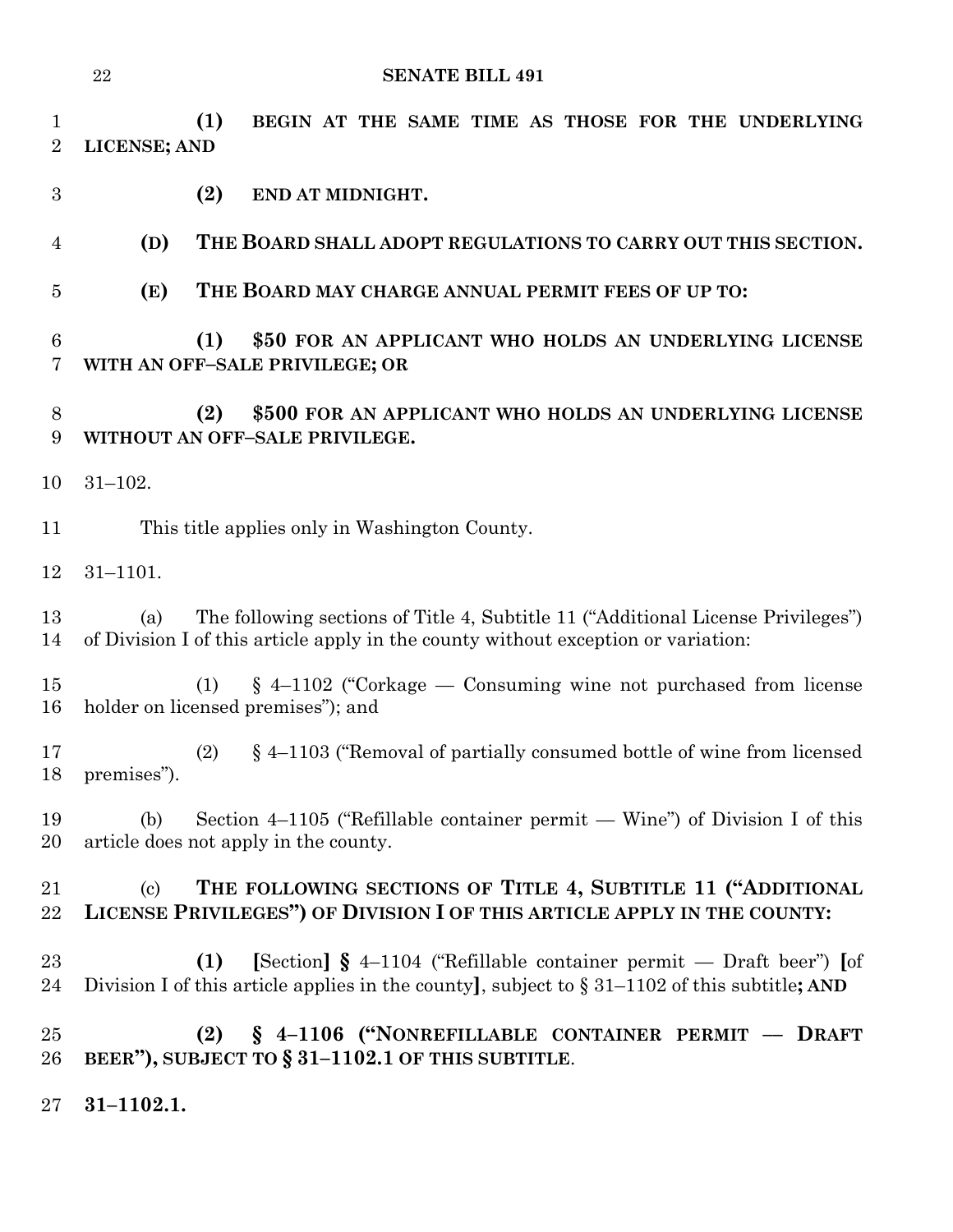**(A) THE BOARD MAY ISSUE A NONREFILLABLE CONTAINER PERMIT FOR DRAFT BEER TO A HOLDER OF A CLASS A LICENSE, A CLASS B LICENSE, OR A CLASS D LICENSE.**

 **(B) AN APPLICANT FOR THE PERMIT SHALL COMPLETE THE FORM THAT THE BOARD PROVIDES.**

**(C) THE HOURS OF SALE FOR THE PERMIT:**

 **(1) BEGIN AT THE SAME TIME AS THOSE FOR THE UNDERLYING LICENSE; AND**

- **(2) END AT MIDNIGHT.**
- **(D) THE ANNUAL PERMIT FEES ARE:**

 **(1) \$50 FOR AN APPLICANT WHOSE LICENSE HAS AN OFF–SALE PRIVILEGE; AND**

 **(2) \$500 FOR AN APPLICANT WHOSE LICENSE DOES NOT HAVE AN OFF–SALE PRIVILEGE.**

32–102.

This title applies only in Wicomico County.

32–1101.

 (a) The following sections of Title 4, Subtitle 11 ("Additional License Privileges") of Division I of this article apply in the county without exception or variation:

 (1) § 4–1102 ("Corkage — Consuming wine not purchased from license holder on licensed premises"); and

 (2) § 4–1103 ("Removal of partially consumed bottle of wine from licensed premises").

 (b) Section 4–1105 ("Refillable container permit — Wine") of Division I of this article does not apply in the county.

 (c) **THE FOLLOWING SECTIONS OF TITLE 4, SUBTITLE 11 ("ADDITIONAL LICENSE PRIVILEGES") OF DIVISION I OF THIS ARTICLE APPLY IN THE COUNTY:**

 **(1) [**Section**] §** 4–1104 ("Refillable container permit — Draft beer") **[**of Division I of this article applies in the county**]**, subject to § 32–1102 of this subtitle**; AND**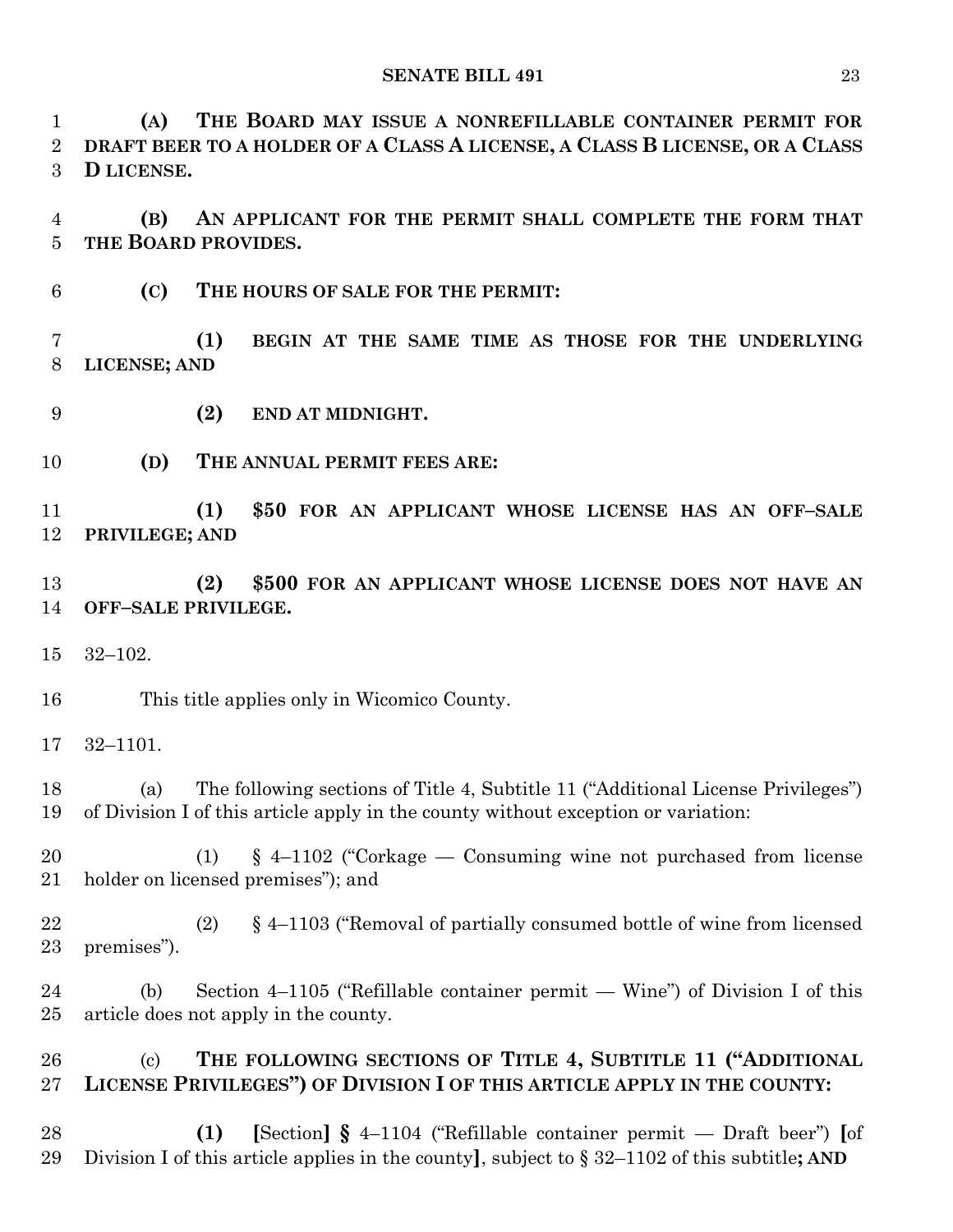**(2) § 4–1106 ("NONREFILLABLE CONTAINER PERMIT –– DRAFT BEER"), SUBJECT TO § 32–1103 OF THIS SUBTITLE**.

**32–1103.**

 **(A) THE BOARD MAY ISSUE A NONREFILLABLE CONTAINER PERMIT FOR DRAFT BEER TO A HOLDER OF ANY LICENSE ISSUED BY THE BOARD EXCEPT A CLASS C LICENSE, CLASS D LICENSE, CLASS B–CONFERENCE CENTER LICENSE, AND CLASS B–STADIUM LICENSE.**

 **(B) AN APPLICANT FOR THE PERMIT SHALL COMPLETE THE FORM THAT THE BOARD PROVIDES.**

**(C) THE HOURS OF SALE FOR THE PERMIT:**

 **(1) BEGIN AT THE SAME TIME AS THOSE FOR THE UNDERLYING LICENSE; AND**

**(2) END AT MIDNIGHT.**

 **(D) RECEIPTS COLLECTED UNDER THE PERMIT ARE TO BE INCLUDED IN THE CALCULATION OF AVERAGE DAILY RECEIPTS FROM THE SALE OF ALCOHOLIC BEVERAGES UNDER A CLASS B RESTAURANT LICENSE, CLASS B HOTEL LICENSE, AND CLASS B GOLF COURSE LICENSE.**

**(E) THE ANNUAL PERMIT FEE IS \$500.**

33–102.

This title applies only in Worcester County.

33–1101.

 (a) The following sections of Title 4, Subtitle 11 ("Additional License Privileges") of Division I of this article apply in the county without exception or variation:

 (1) § 4–1102 ("Corkage — Consuming wine not purchased from license holder on licensed premises"); and

 (2) § 4–1103 ("Removal of partially consumed bottle of wine from licensed premises").

 (b) Section 4–1105 ("Refillable container permit –– Wine") of Title 4, Subtitle 11 ("Additional License Privileges") of Division I of this article does not apply in the county.